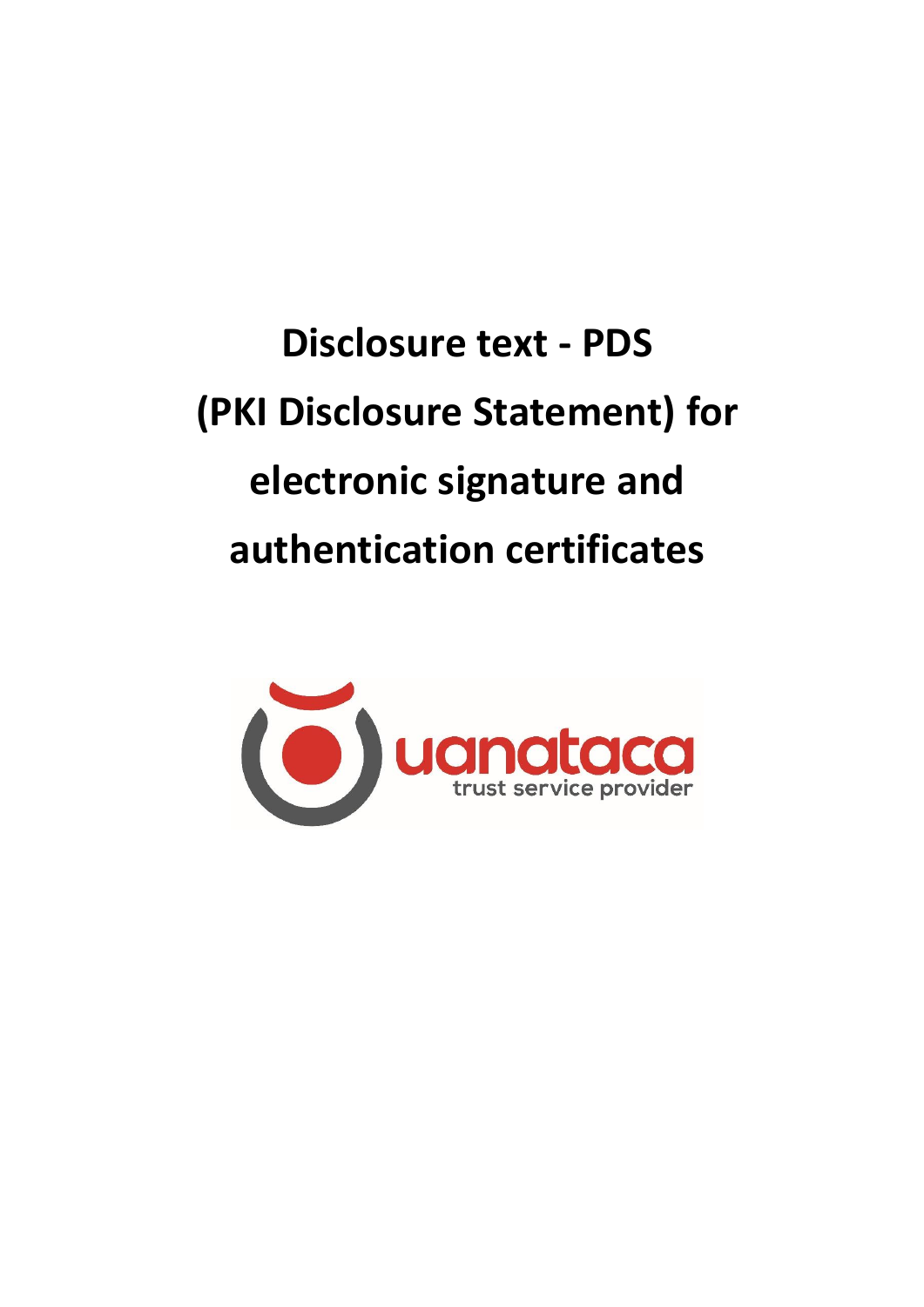

## <span id="page-1-0"></span>**General information**

## <span id="page-1-1"></span>**Documentary control**

| Safety classification: | <b>Public</b>     |
|------------------------|-------------------|
| Version:               | $\overline{2}$    |
| <b>Edition date</b>    | 11/11/2021        |
| File                   | PDS - FIRMA_EN_v2 |
| Code                   | <b>PSC-3.1-</b>   |

### <span id="page-1-2"></span>**Formal state**

| <b>Prepared by</b>     | <b>Reviewed by:</b> | Approved by:         |  |
|------------------------|---------------------|----------------------|--|
| Name: Alejandro Grande | Name: Albert Borrás | Name: Gabriel García |  |
| Date: 11/11/2021       | Date: 12/11/2021    | Date: 15/11/2021     |  |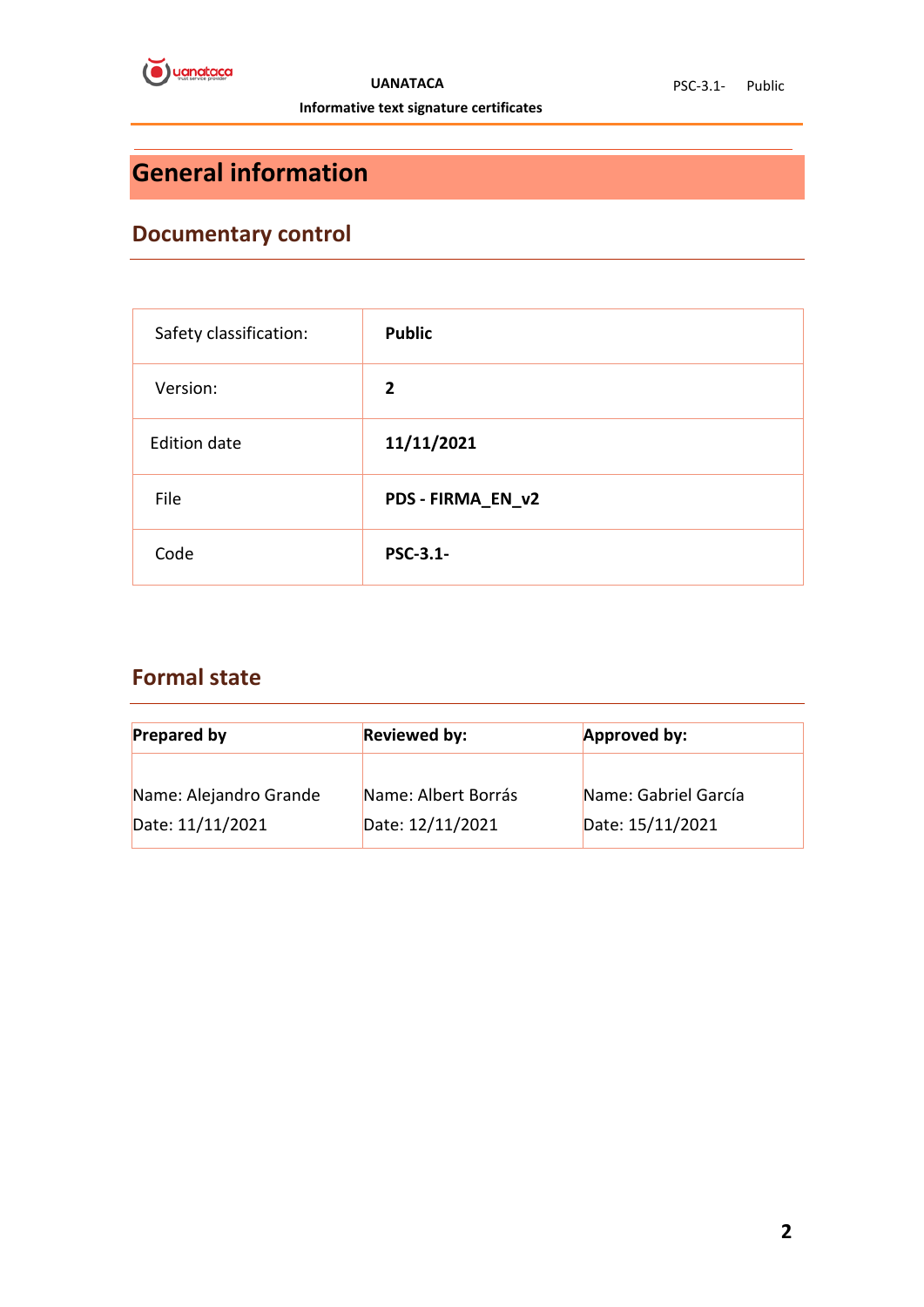

# <span id="page-2-0"></span>**Version control**

| <b>Version</b> | Parts change | <b>Change description</b>                                                                                                                                                                                 | <b>Author change</b> | Date change |
|----------------|--------------|-----------------------------------------------------------------------------------------------------------------------------------------------------------------------------------------------------------|----------------------|-------------|
| 1.0            | Original     | Document creation                                                                                                                                                                                         | AC                   | 22/03/2016  |
| 1.1            | Full         | New version of the document adding<br>all signature profiles                                                                                                                                              | <b>DMP</b>           | 12/05/2017  |
| 1.2            | 2            | New certificate profiles are added in<br>Centralized QSCD                                                                                                                                                 | ABD                  | 05/09/2021  |
| $\mathcal{P}$  | Full         | Review of the document regarding<br>the new version of the Certification<br>Practice Statement. Adjustment in<br>accordance with the document<br>coding of the Information Security<br>Management System. | AGB                  | 11/11/2021  |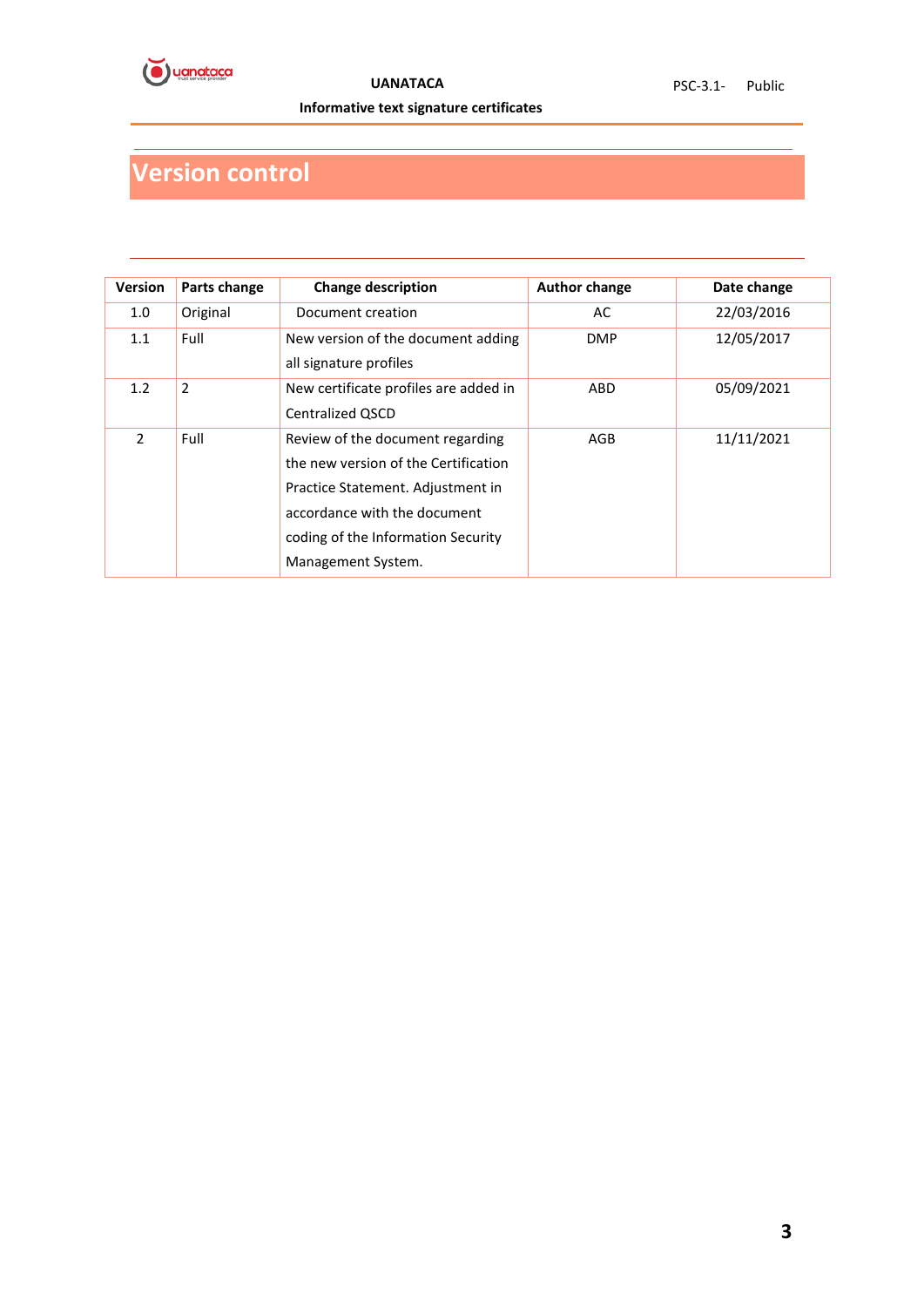

## <span id="page-3-0"></span>**Index**

| 1. |         | DISCLOSURE TEXT FOR ELECTRONIC SIGNATURE AND AUTHENTICATION CERTIFICATES 7              |  |
|----|---------|-----------------------------------------------------------------------------------------|--|
|    | 1.1.    |                                                                                         |  |
|    | 1.1.1.  |                                                                                         |  |
|    | 1.1.2.  |                                                                                         |  |
|    | 1.1.3.  |                                                                                         |  |
|    | 1.1.4.  |                                                                                         |  |
|    | 1.2.    |                                                                                         |  |
|    | 1.3.    |                                                                                         |  |
|    | 1.3.1.  |                                                                                         |  |
|    | 1.3.2.  |                                                                                         |  |
|    | 1.3.3.  |                                                                                         |  |
|    | 1.3.4.  |                                                                                         |  |
|    | 1.3.5.  |                                                                                         |  |
|    | 1.3.6.  | Qualified certificate for Natural Person issued on QSCD centralized12                   |  |
|    | 1.3.7.  | Qualified certificate for Natural Person signature issued on QSCD centralized  13       |  |
|    | 1.3.8.  | Qualified certificate for Natural Person Representative on software13                   |  |
|    | 1.3.9.  | Qualified signature certificate for Natural Person Representative on QSCD14             |  |
|    | 1.3.10. | Qualified certificate for Natural Person Representative signature on QSCD centralized15 |  |
|    | 1.3.11. | Qualified certificate for Natural Person Representative of Legal Person with the        |  |
|    |         |                                                                                         |  |
|    | 1.3.12. | Qualified certificate for Natural Person Representative of Legal Person with the        |  |
|    |         |                                                                                         |  |
|    | 1.3.13. | Qualified certificate for Natural Person Representative for Legal person with the       |  |
|    |         |                                                                                         |  |
|    | 1.3.14. | Qualified certificate for Natural Person Representative of Legal Person with the        |  |
|    |         |                                                                                         |  |
|    | 1.3.15. | Qualified certificate for Natural Person Representative of Entity without Legal         |  |
|    |         |                                                                                         |  |
|    | 1.3.16. | Qualified certificate for Natural Person Representative of Entity without Legal         |  |
|    |         |                                                                                         |  |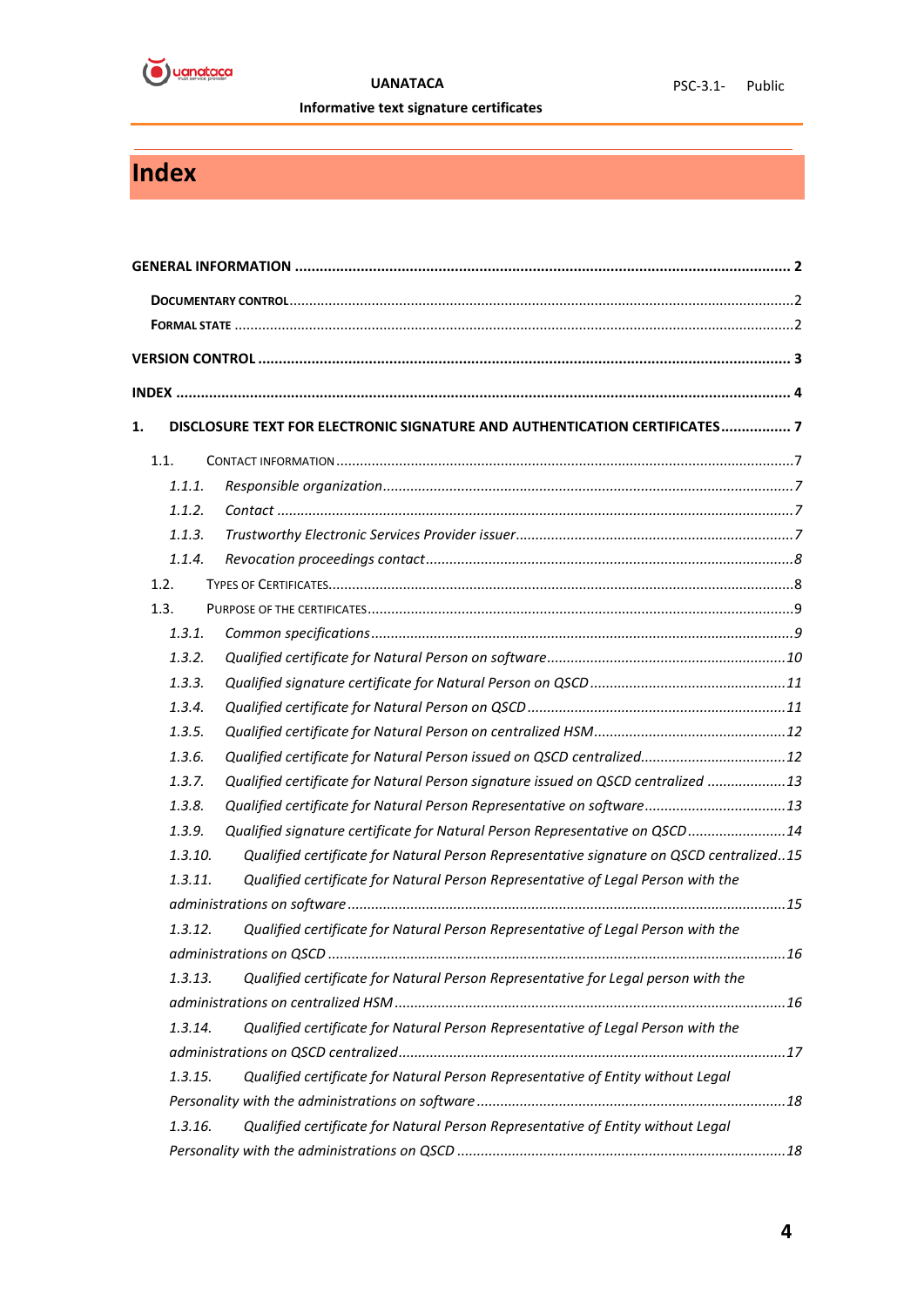$\dddot{\bullet}$  ugnataca

#### Informative text signature certificates

| 1.3.17. | Qualified certificate for natural Person Representative of Entity without Legal Personality |  |
|---------|---------------------------------------------------------------------------------------------|--|
|         |                                                                                             |  |
| 1.3.18. | Qualified certificate for Natural Person Representative of Entity without Legal             |  |
|         |                                                                                             |  |
| 1.3.19. |                                                                                             |  |
| 1.3.20. | Electronic authentication certificate for Public Employee - High Level21                    |  |
| 1.3.21. |                                                                                             |  |
| 1.3.22. |                                                                                             |  |
| 1.4.    |                                                                                             |  |
| 1.4.1.  |                                                                                             |  |
| 1.4.2.  |                                                                                             |  |
| 1.5.    |                                                                                             |  |
| 1.5.1.  |                                                                                             |  |
| 1.5.2.  |                                                                                             |  |
| 1.5.3.  |                                                                                             |  |
| 1.6.    |                                                                                             |  |
| 1.6.1.  |                                                                                             |  |
| 1.6.2.  |                                                                                             |  |
| 1.7.    |                                                                                             |  |
| 1.7.1.  |                                                                                             |  |
| 1.7.2.  |                                                                                             |  |
| 1.7.3.  |                                                                                             |  |
| 1.7.4.  |                                                                                             |  |
| 1.7.5.  |                                                                                             |  |
| 1.7.6.  |                                                                                             |  |
| 1.8.    |                                                                                             |  |
| 1.8.1.  |                                                                                             |  |
| 1.8.2.  |                                                                                             |  |
| 1.8.3.  |                                                                                             |  |
| 1.9.    |                                                                                             |  |
| 1.9.1.  |                                                                                             |  |
| 1.9.2.  |                                                                                             |  |
| 1.10.   |                                                                                             |  |
| 1.10.1. |                                                                                             |  |
| 1.10.2. |                                                                                             |  |
| 1.11.   |                                                                                             |  |
| 1.12.   |                                                                                             |  |
| 1.13.   |                                                                                             |  |
| 1.14.   |                                                                                             |  |
| 1.15.   |                                                                                             |  |
| 1.16.   | LINKING WITH THE LIST OF QUALIFIED PROVIDERS OF TRUSTED ELECTRONIC SERVICES 33              |  |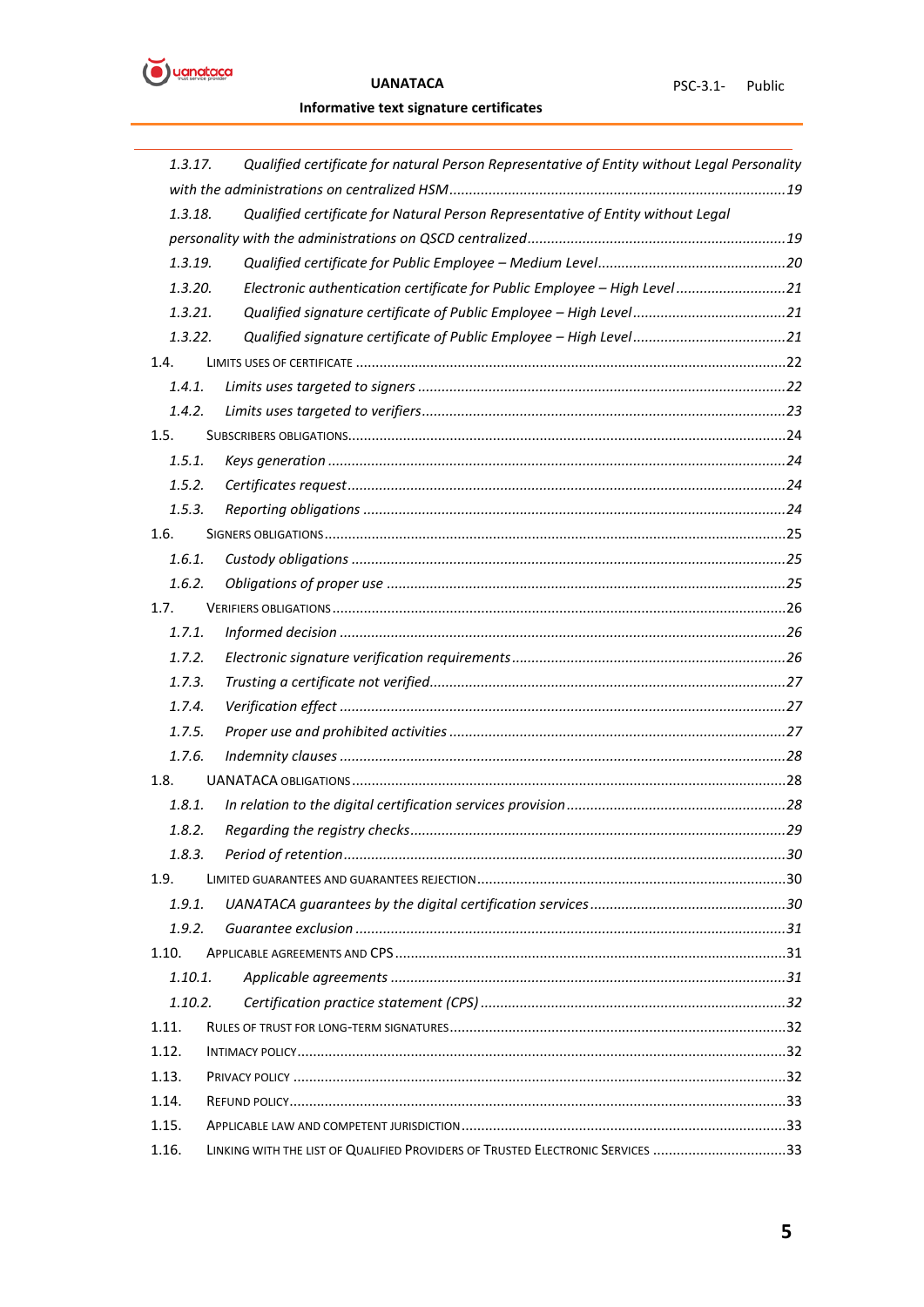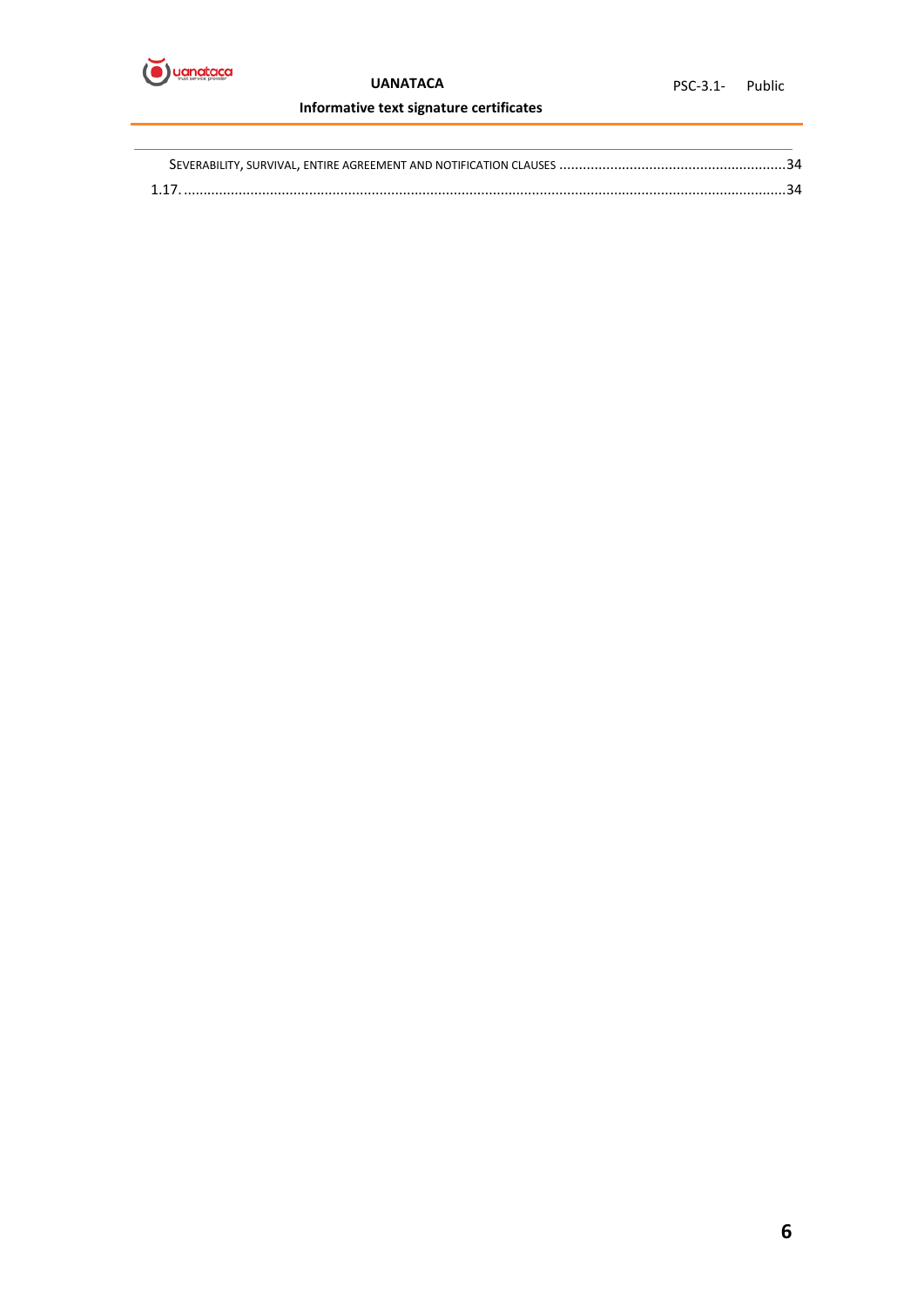## <span id="page-6-0"></span>**1. DISCLOSURE TEXT FOR ELECTRONIC SIGNATURE AND AUTHENTICATION CERTIFICATES**

This document contains the essential information about the certification service of the Trustworthy Electronic Service Provider of UANATACA.

### <span id="page-6-1"></span>**1.1. Contact information**

### <span id="page-6-2"></span>**1.1.1. Responsible organization**

The Trustworthy Electronic Service Provider of Uanataca,S.A, from now on 'UANATACA', is the result of:

UANATACA, S.A. CALLE RIERA DE CAN TODÀ, 24-26, 6º, 1ª 08024 BARCELONA PHONE NUMBER: +34 935 272 290 EMAIL: INFO@UANATACA.COM

### <span id="page-6-3"></span>**1.1.2. Contact**

For inquiries, please contact:

UANATACA, S.A.

EMAIL: INFO@UANATACA.COM

PHONE NUMBER: +34 935 272 290

### <span id="page-6-4"></span>**1.1.3. Trustworthy Electronic Services Provider issuer**

The certificates described in this document are issued by UANATACA, as mention previously.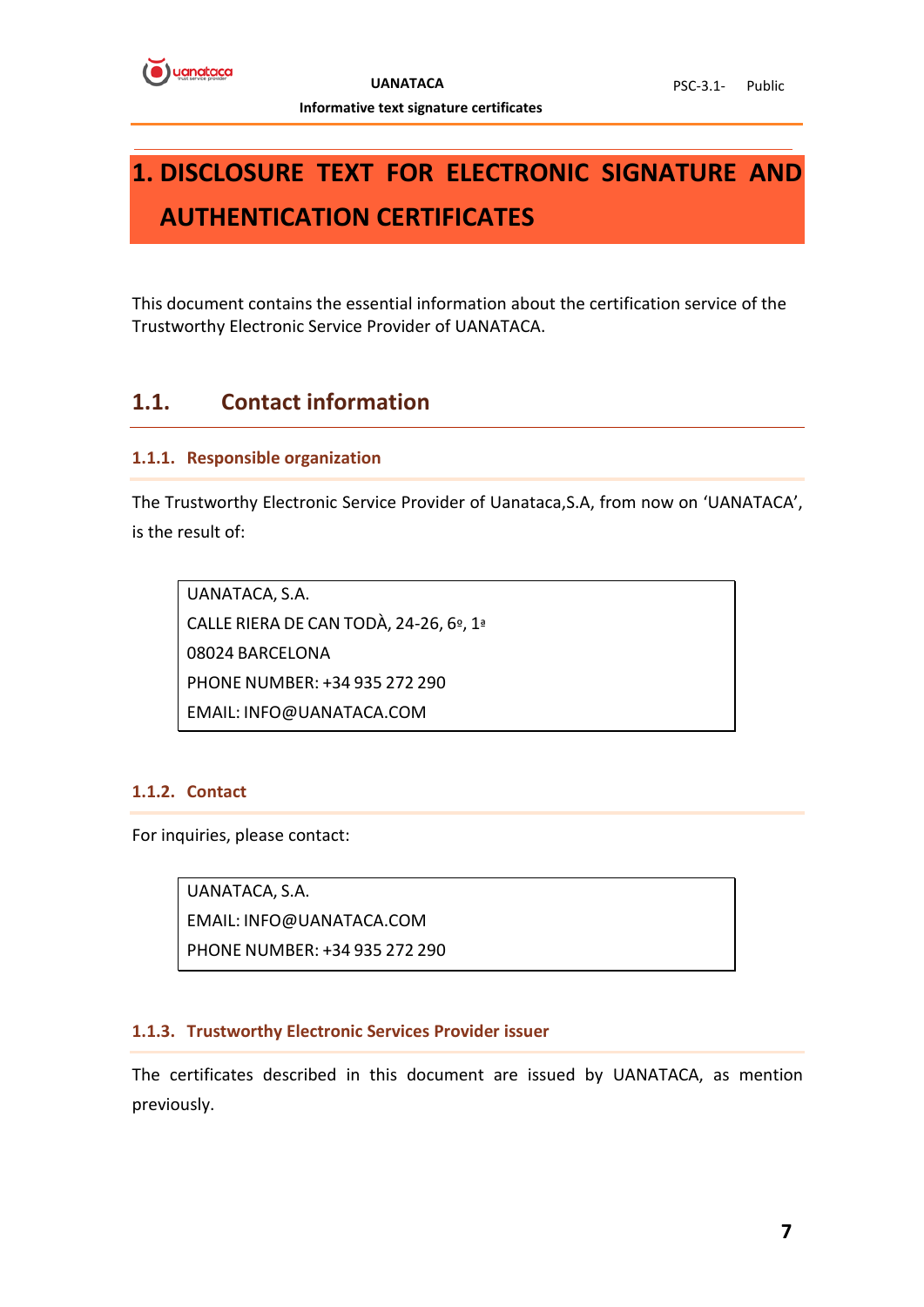

### <span id="page-7-0"></span>**1.1.4. Revocation proceedings contact**

For inquiries, please contact:

UANATACA, S.A. EMAIL: INFO@UANATACA.COM

PHONE NUMBER: + 34 935 272 290

### <span id="page-7-1"></span>**1.2. Types of Certificates**

The following certificates have been issued by UANATACA. They are qualified according to Article 28 and with the Annex I of the Regulation (UE) 910/2014 of the European Parliament and Board, 23<sup>rd</sup> July of 2014 and have complied with the identified technical standards with the reference ETSI EN 319 411-2. UANATACA has assigned to each certificate an object identifier (OID), for its identification on the applications. They are as follow:

| <b>Number OID</b>         | <b>Type of certificates</b>                                                                    |  |
|---------------------------|------------------------------------------------------------------------------------------------|--|
|                           | <b>Natural Person</b>                                                                          |  |
| 1.3.6.1.4.1.47286.1.1.1   | Qualified certificate for Natural Person on software                                           |  |
| 1.3.6.1.4.1.47286.1.1.2.2 | Qualified signature certificate for Natural Person on QSCD                                     |  |
| 1.3.6.1.4.1.47286.1.1.3   | Qualified certificate for natural Person on QSCD                                               |  |
| 1.3.6.1.4.1.47286.1.1.5   | Qualified certificate for Natural Person on centralized<br>HSM                                 |  |
| 1.3.6.1.4.1.47286.1.1.6   | Qualified certificate for Natural Person<br><i><b>OSCD</b></i><br><sub>on</sub><br>centralized |  |
| 1.3.6.1.4.1.47286.1.1.6.2 | Qualified certificate for Natural Person signature on QSCD<br>centralized                      |  |
|                           |                                                                                                |  |
|                           | <b>Entity Representative</b>                                                                   |  |
| 1.3.6.1.4.1.47286.1.2.1   | Qualified certificate for Natural Person Representative on<br>software                         |  |
| 1.3.6.1.4.1.47286.1.2.2.2 | Qualified certificate for Natural Person Representative on<br><b>QSCD</b>                      |  |
| 1.3.6.1.4.1.47286.1.2.6.2 | Qualified certificate for Natural Person Representative<br>signature on QSCD centralized       |  |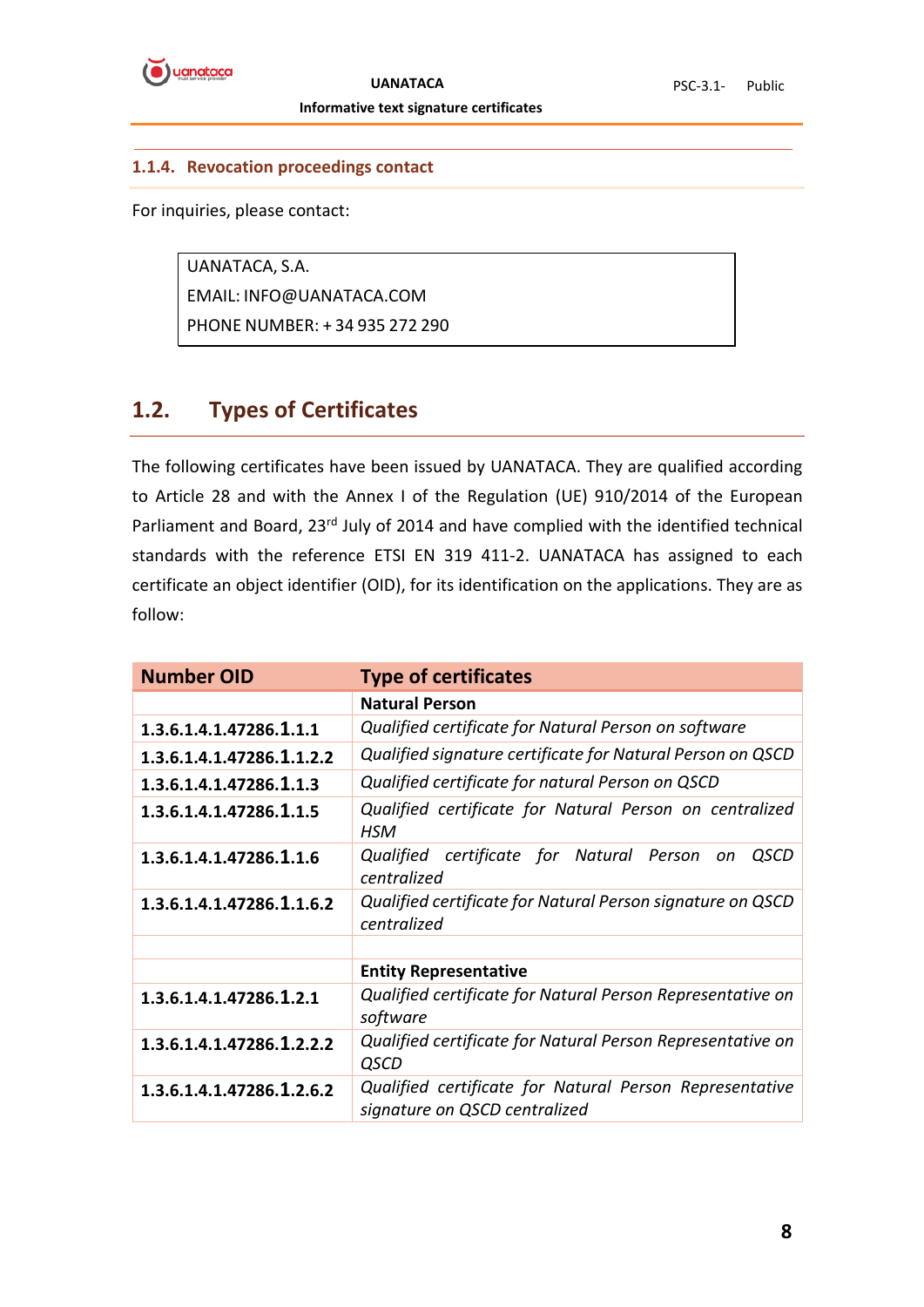

| 1.3.6.1.4.1.47286.1.7.1   | Qualified certificate for Natural Person Representative of<br>Legal Person with the administrations on software                                |
|---------------------------|------------------------------------------------------------------------------------------------------------------------------------------------|
| 1.3.6.1.4.1.47286.1.7.2.2 | Qualified certificate for Natural Person Representative of<br>Legal Person with the administrations on QSCD                                    |
| 1.3.6.1.4.1.47286.1.7.5   | Qualified certificate for Natural Person Representative of<br>Legal Person with the administrations on centralized HSM                         |
| 1.3.6.1.4.1.47286.1.7.6   | Qualified certificate for natural person Representative of<br>with the administrations<br>Leaal Person<br><b>QSCD</b><br>on<br>centralized     |
| 1.3.6.1.4.1.47286.1.8.1   | Qualified certificate for Natural Person Representative of<br>Entity without Legal Personality with the administrations<br>on software         |
| 1.3.6.1.4.1.47286.1.8.2.2 | Qualified certificate for Natural Person Representative of<br>Entity without Legal Personality with the administrations<br>on QSCD             |
| 1.3.6.1.4.1.47286.1.8.5   | Qualified certificate for Natural Person Representative of<br>Entity without Legal Personality with the administrations<br>on centralized HSM  |
| 1.3.6.1.4.1.47286.1.8.6   | Qualified certificate for natural person Representative of<br>Entity without Legal Personality with the administrations<br>on QSCD centralized |
|                           |                                                                                                                                                |
|                           | <b>Public Employee</b>                                                                                                                         |
| 1.3.6.1.4.1.47286.1.4.1   | Qualified certificate for Public Employee - Medium Level                                                                                       |
| 1.3.6.1.4.1.47286.1.4.2.1 | Qualified authentication certificate for Public Employee -<br><b>High Level</b>                                                                |
| 1.3.6.1.4.1.47286.1.4.2.2 | Qualified signature certificate for Public Employee - High<br>Level                                                                            |
| 1.3.6.1.4.1.47286.1.4.6.2 | Qualified certificate for Public Employee signature- High<br>Level on QSCD centralized.                                                        |

## <span id="page-8-0"></span>**1.3. Purpose of the certificates**

### <span id="page-8-1"></span>**1.3.1. Common specifications**

The qualified certificates described in this document issued on software and centralized HSM, guarantee the subscriber identity and of the person listed in the certificate, allowing the generation of the 'advance electronic signature based on the electronic qualified certificate'.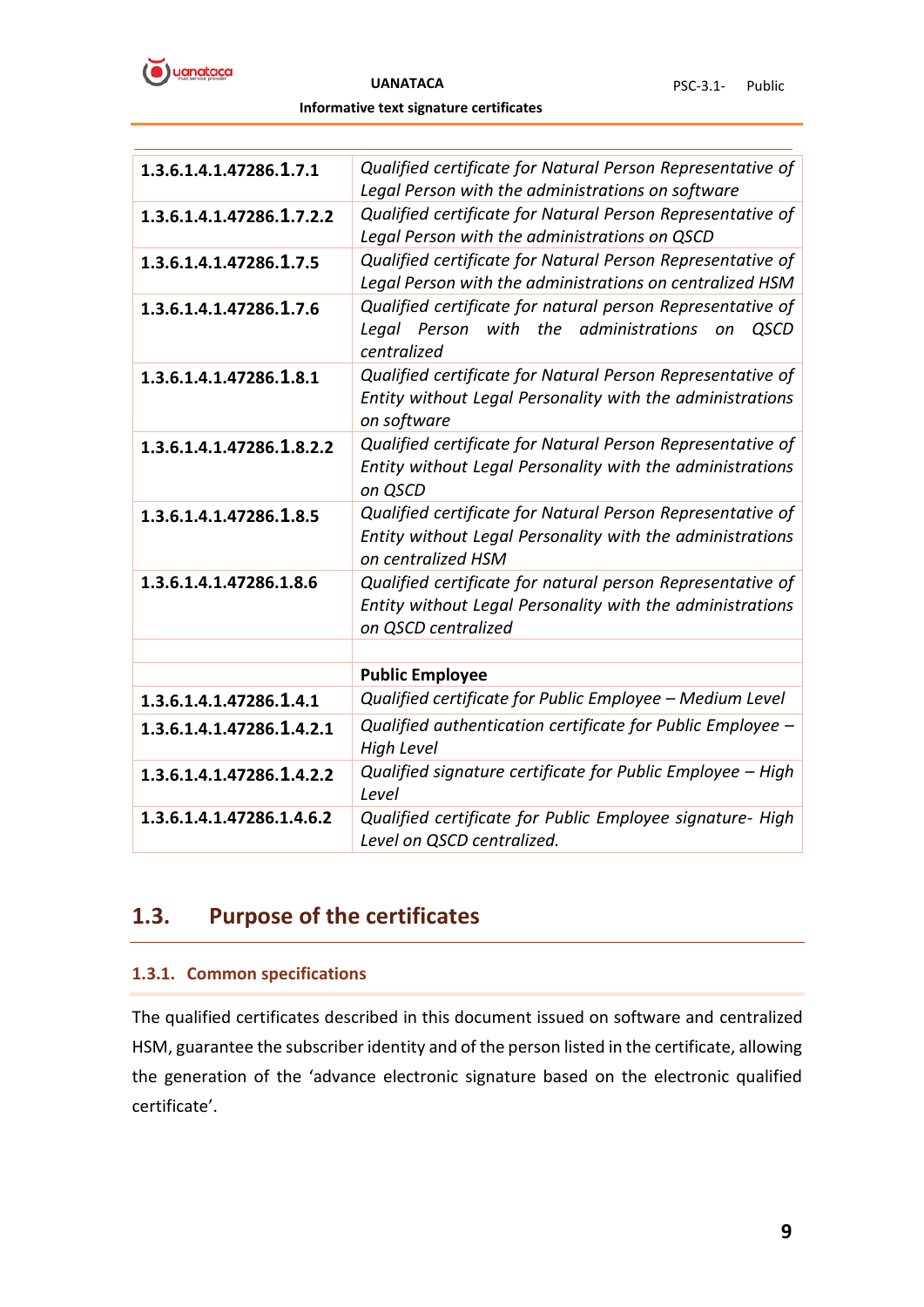

The qualified certificates described in this document issued on QSCD and centralized QSCD operate with qualified devices for signature creation, in according with Articles 29 and 51 of the Regulation (UE) 910/2014, and which comply with the provisions of the technical standards of the European Telecommunications Standards Institute, identified with the reference EN 319 411-2. These qualified certificates guarantee the identity of the signer and allowing the generation of the 'qualified electronic signature'; in other words, the advance electronic signature, which is based, in a qualified certificate and it has been generated using a qualified device, therefore it is compared to the handwritten signature by legal effect, without having to meet any additional requirement.

#### <span id="page-9-0"></span>**1.3.2. Qualified certificate for Natural Person on software**

This certificate has the OID 1.3.6.1.4.1.47286.1.1.1. It is a qualified certificate as stated in Article 28 of the Regulation (UE) 910/2014 eIDAS, which is issued for the electronic signature and authentication, in accordance with to the certification statement QCP-n with the OID 0.4.0.194112.1.0.

The certificates can be used for applications like the ones listed below:

- a) Authentication in access control systems
- b) Signature of secure email
- c) Other digital signature requests, in accordance with the agreements between the interested parties or with legal rules applicable in each individual case.

The information of uses in the certificate's profile indicates the following:

The 'key usage' field is activated and therefore it allows us to perform the following functions:

- a. Digital Signature for authentication
- b. Content commitment for electronic signature
- c. Key Encipherment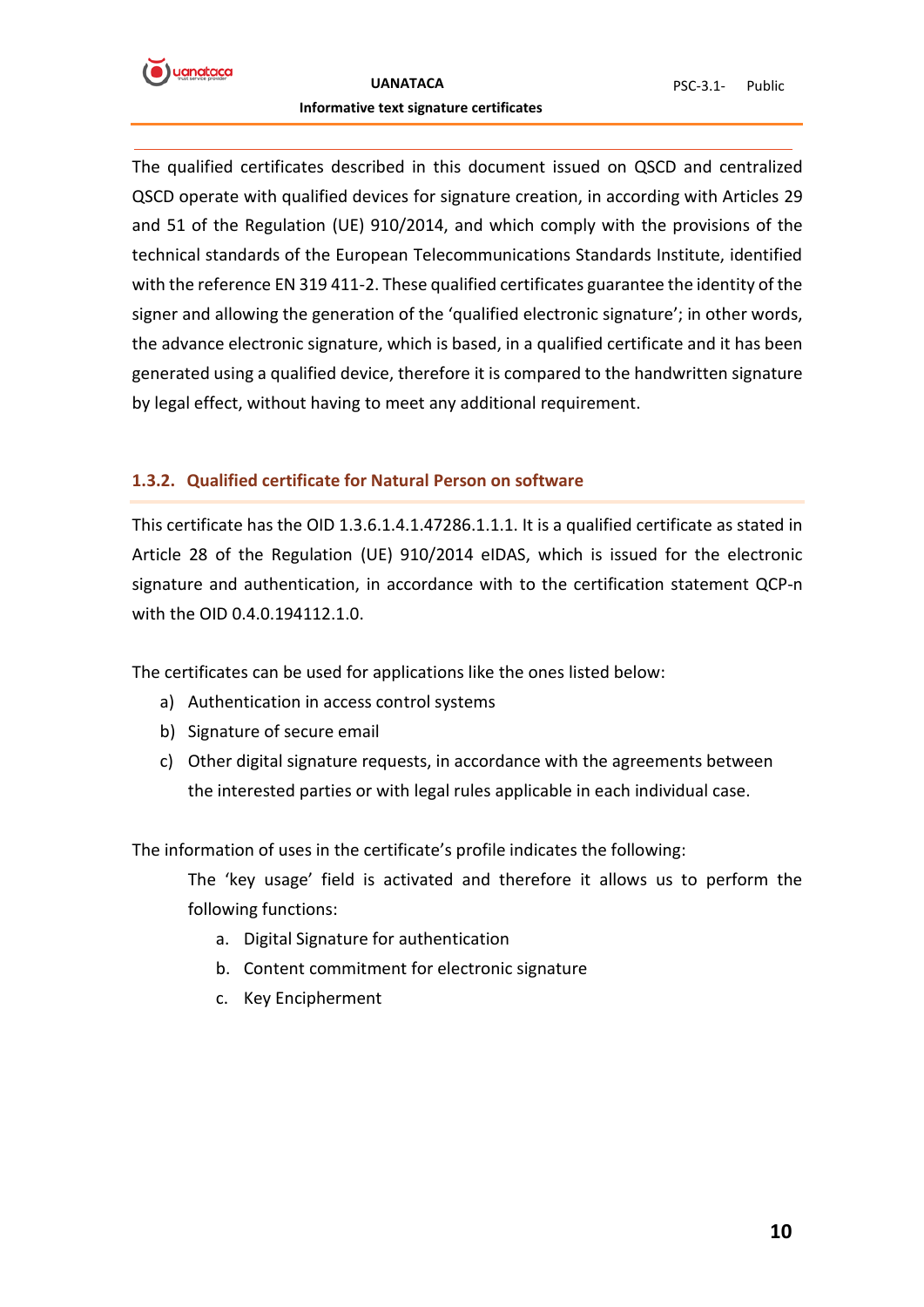### <span id="page-10-0"></span>**1.3.3. Qualified signature certificate for Natural Person on QSCD**

This certificate has the OID 1.3.6.1.4.1.47286.1.1.2.2. It is a qualified certificate issued for the qualified electronic signature, in accordance with the certification statement QCP-nqscd with the OID 0.4.0.194112.1.2, which is issued in the certificate. This certificate is issued on QSCD; it is a qualified certificate as stated in Article 28 of the Regulation (UE) 910/2014 eIDAS.

It can also be used in requests that do not require the electronic signature equivalent to the handwritten signature, such as the applications listed below:

- a) Signature of secure email
- b) Other digital signature request

The information of uses in the certificate's profile indicates the following:

The 'key usage' field is activated and therefore it allows us to perform the following function:

a. Content commitment for electronic signature

### <span id="page-10-1"></span>**1.3.4. Qualified certificate for Natural Person on QSCD**

This certificate has OID 1.3.6.1.4.1.47286.1.1.3. It is a qualified certificate issued for the qualified electronic signature and authentication, in accordance with the certification statement QCP-n-qscd with the OID 0.4.0.194112.1.2. This certificate is issued on QSCD, it is a qualified certificate as stated in Article 28 of the Regulation (UE) 910/2014 eIDAS.

It can also be used in requests that do not require the electronic signature equivalent to the handwritten signature, such as the applications listed below:

- a) Signature of secure email
- b) Other digital signature request

The information of uses in the certificate's profile indicates the following:

The 'key usage' field is activated and therefore it allows us to perform the following functions: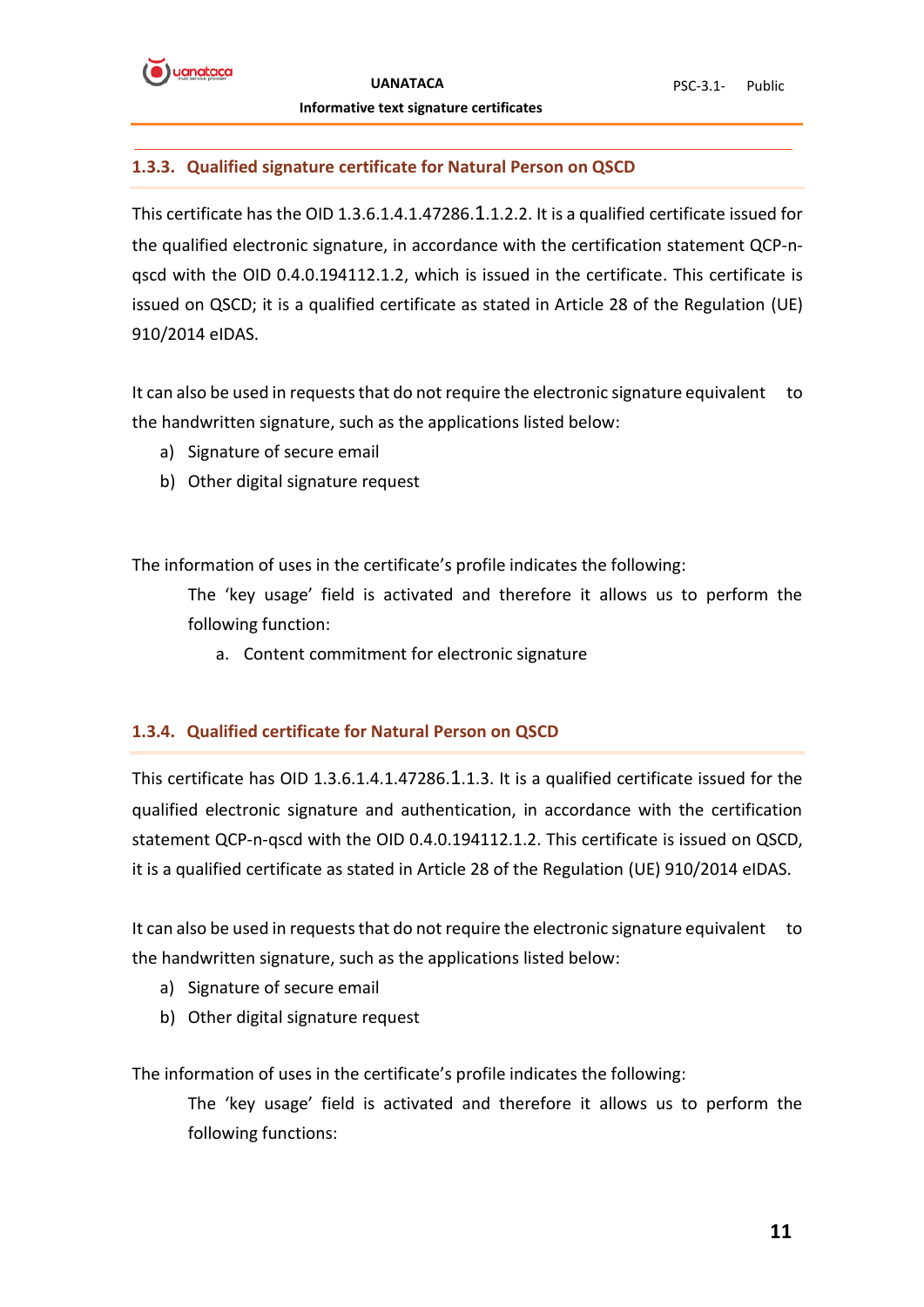

- a. Digital Signature for authentication
- b. Content commitment for electronic signature
- c. Key Encipherment

#### <span id="page-11-0"></span>**1.3.5. Qualified certificate for Natural Person on centralized HSM**

This certificate has OID 1.3.6.1.4.1.47286.1.1.5. It is a qualified certificate issued for the advanced electronic signature and authentication, in accordance with the certification statement QCP-n with the OID 0.4.0.194112.1.0, as stated in the certificate. The certificates for natural person issued in centralized HSM, are qualified certificates as stated in Article 28 of the Regulatory (UE) 910/2014 eIDAS.

The certificates can be used for applications like the ones listed below:

- a) Authentication in access control systems
- b) Signature of secure email
- c) Other digital signature requests, in accordance with the agreements between the interested parties or with legal rules applicable in each individual case.

The information of uses in the certificate's profile indicates the following:

The 'key usage' field is activated and therefore it allows us to perform the following functions:

- a. Digital Signature for authentication
- b. Content commitment for electronic signature
- c. Key Encipherment

#### <span id="page-11-1"></span>**1.3.6. Qualified certificate for Natural Person issued on QSCD centralized**

This certificate has the OID 1.3.6.1.4.1.47286.1.1.6. It is a qualified certificate that is issued for the qualified electronic signature and authentication, in accordance with the certification statement QCP-n-qscd with the OID 0.4.0.194112.1.2. This certificate issued on centralized QSCD, is a qualified certificate in accordance with Article 28 of the Regulation (EU) 910/2014 eIDAS.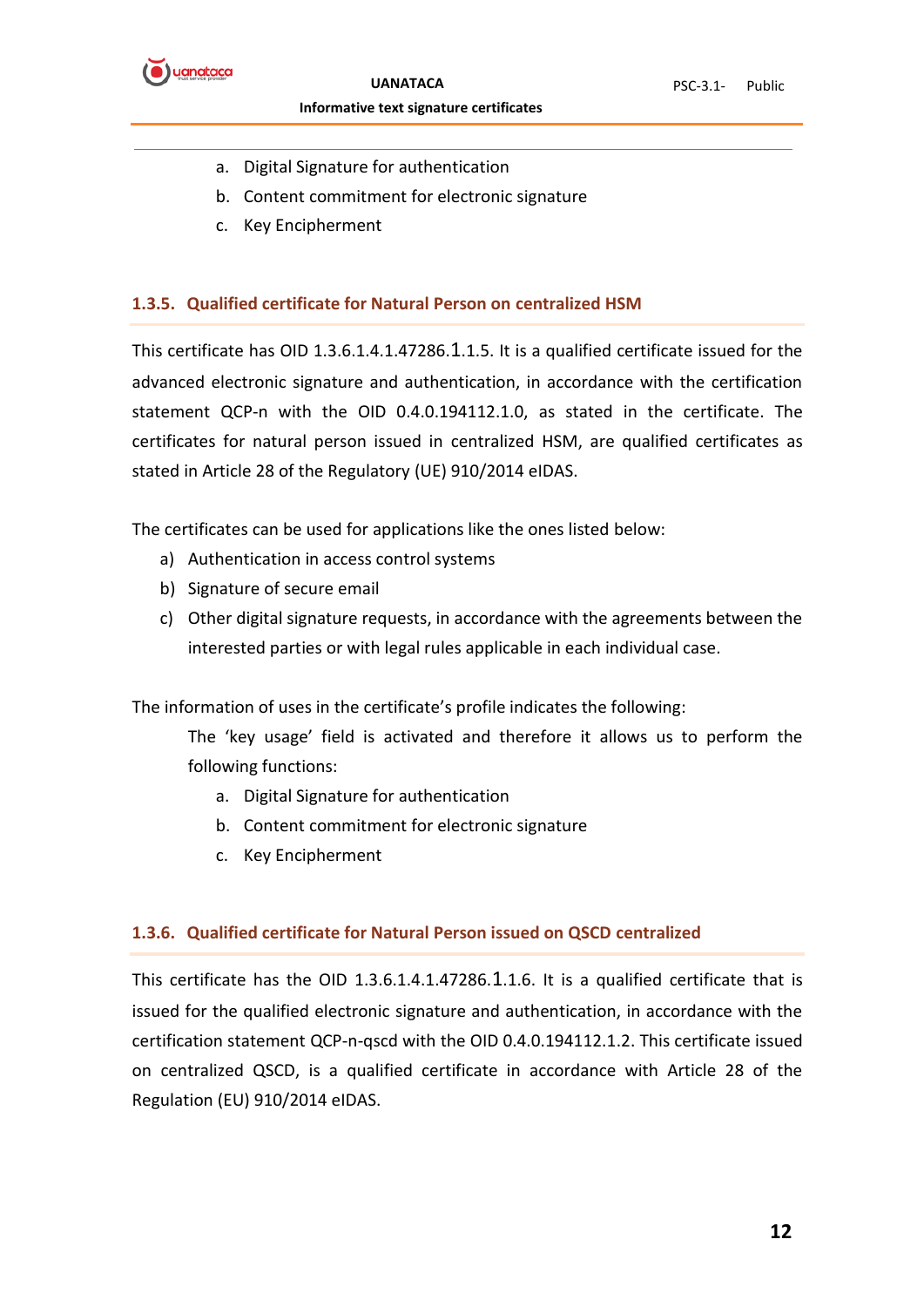

They can also be used in requests that do not require the electronic signature equivalent to the handwritten signature, as the following requests:

- a) Signature of secure email.
- b) Other digital signature requests.

The information of uses in the certificate's profile indicates the following:

The 'key usage' field is activated and therefore it allows us to perform the following functions:

- a. Digital Signature, for authentication
- b. Content commitment, for electronic signature
- c. Key Encipherment

### <span id="page-12-0"></span>**1.3.7. Qualified certificate for Natural Person signature issued on QSCD centralized**

The certificate has the OID 1.3.6.1.4.1.47286.1.1.6.2. It is a qualified certificate issued for the qualified electronic signature, in accordance with the certification statement QCP-nqscd with the OID 0.4.0.194112.1.2, as stated in the certificate. This certificate is issued on centralized QSCD, and it is a qualified certificate in accordance with Article 28 of the Regulation (EU) 910/2014 eIDAS.

They can also be used in requests that do not require the electronic signature equivalent to the handwritten signature, as the following requests:

- a) Signature of secure email.
- b) Other digital signature requests.

The information of uses in the certificate's profile indicates the following:

The 'key usage' field is activated and therefore it allows us to perform the following function:

a. Content commitment, for electronic signature

### <span id="page-12-1"></span>**1.3.8. Qualified certificate for Natural Person Representative on software**

This certificate has the OID 1.3.6.1.4.1.47286.1.2.1. It is a qualified certificate issued for the advanced electronic signature and authentication for natural person representative of entity issued on software, in accordance with the stated in Article 28 of the Regulation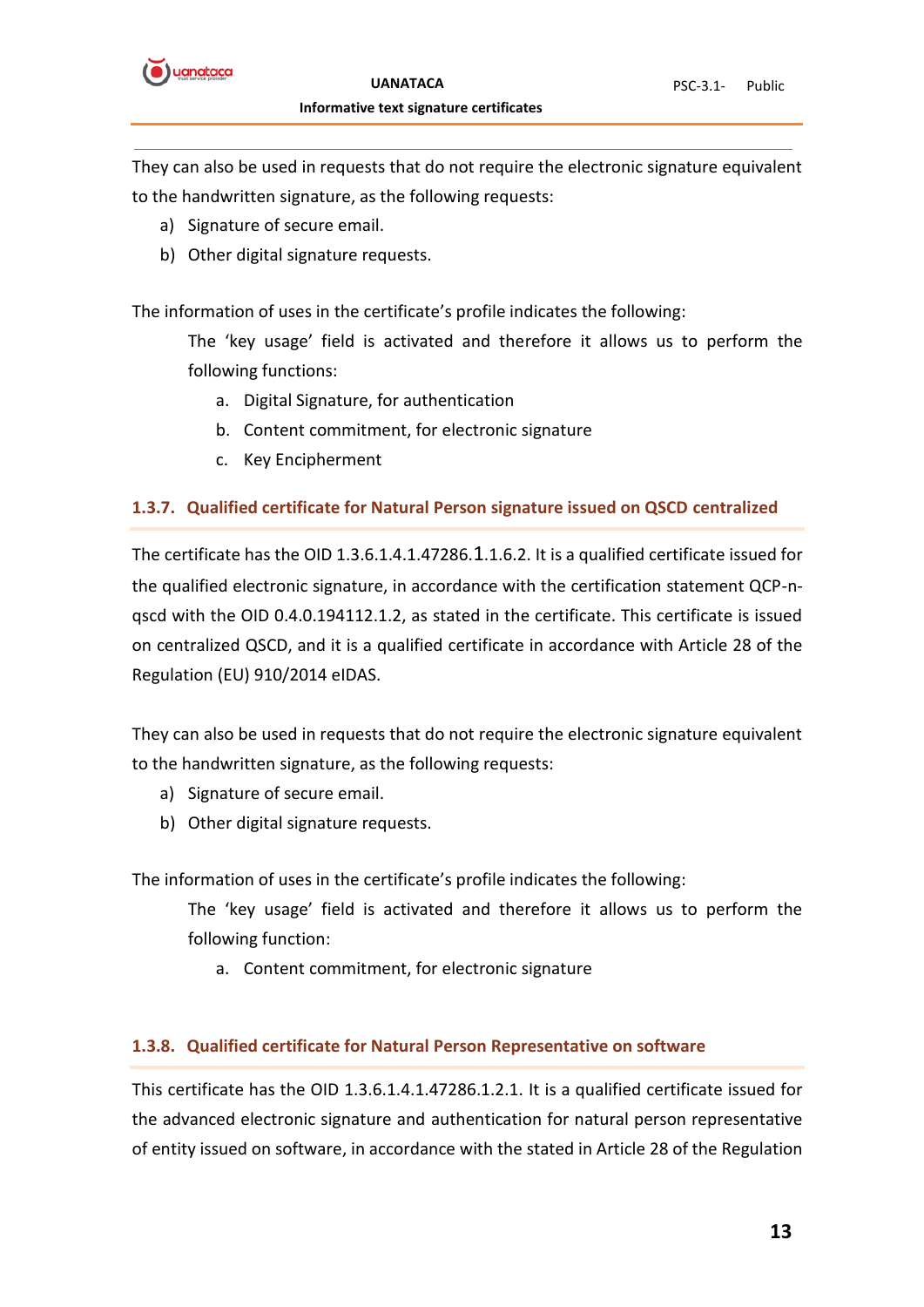

(UE) 910/2014 eIDAS, and which compliance with the provisions of the technical standards of the European Telecommunications Standards Institute, identified with the reference EN 319 411-2.

On the other hand, the representative certificates issued on software can be used in requests such as those listed below:

- a) Authentication in access control systems
- b) Signature of secure email
- c) Other electronic signature requests

The information of uses in the certificate's profile indicates the following:

The 'key usage' field is activated and therefore it allows us to perform the following functions:

- a. Digital Signature for authentication
- b. Content commitment for electronic signature
- c. Key Encipherment

### <span id="page-13-0"></span>**1.3.9. Qualified signature certificate for Natural Person Representative on QSCD**

This certificate has the OID 1.3.6.1.4.1.47286.1.2.2.2. It is a qualified certificate issued for the qualified electronic signature, in accordance with the certification statement QCP-nqscd with the OID 0.4.0.194112.1.2. This representative certificate is issued on QSCD, it is a qualified certificate as stated in Article 28 of the Regulation (UE) 910/2014 eIDAS.

It can also be used in requests that do not require the electronic signature equivalent to the handwritten signature, such as the applications listed below:

- a) Signature of secure email
- b) Other electronic signature request

The information of uses in the certificate's profile indicates the following:

a) The 'key usage' field is activated and therefore it allows us to perform the following functions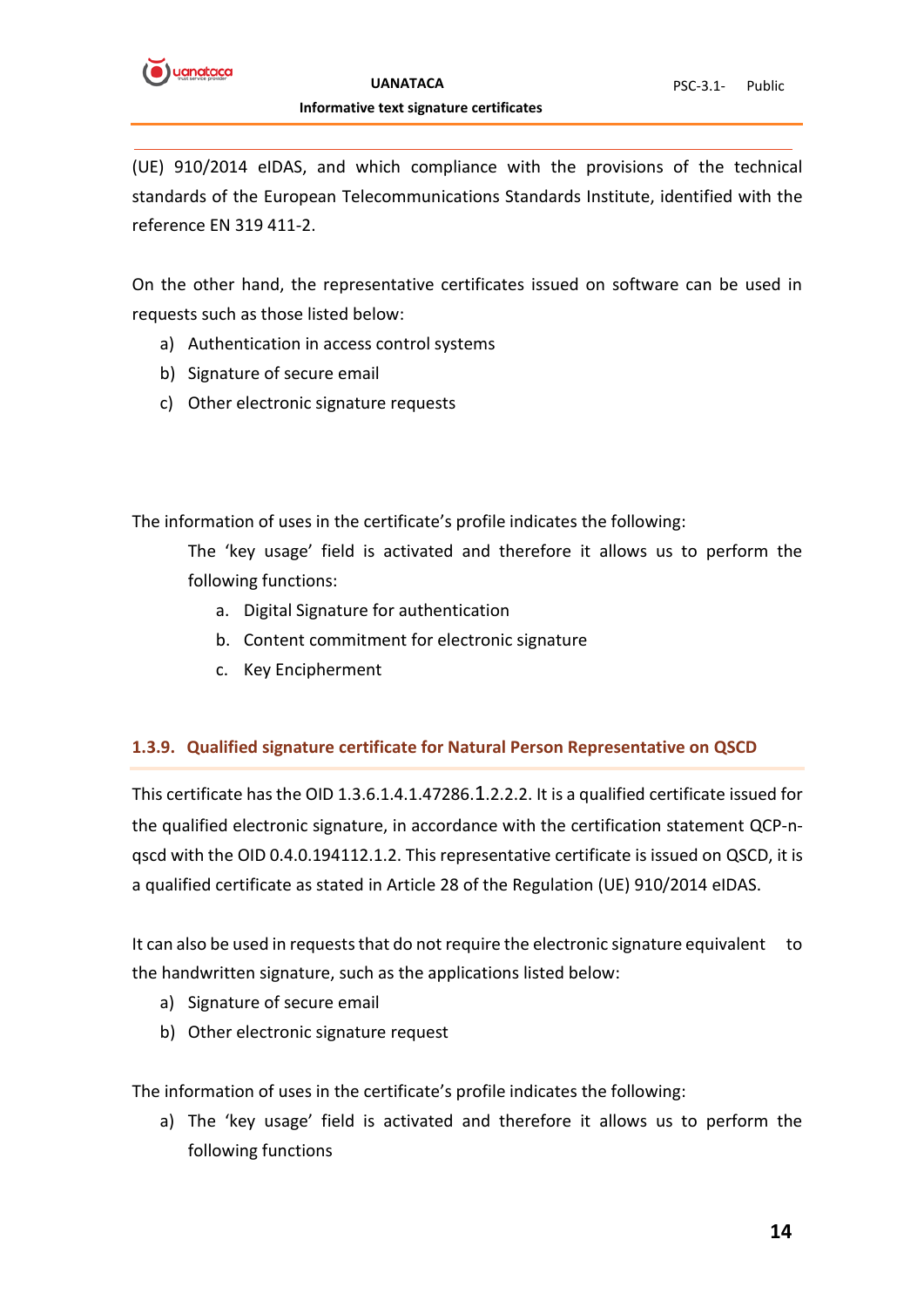

#### a. Content commitment for electronic signature

### <span id="page-14-0"></span>**1.3.10.Qualified certificate for Natural Person Representative signature on QSCD centralized**

This certificate has the OID 1.3.6.1.4.1.47286.1.2.6.2. It is a qualified certificate that it is issued for the qualified electronic signature, in accordance to the certification statement QCP-n-qscd with the OID 0.4.0.194112.1.2. This certificate of representative issued on centralized QSCD, it is a qualified certificate in accordance to Article 28 of the Regulation (EU) 910/2014 eIDAS.

They can also be used in requests that do not require the electronic signature equivalent to the handwritten signature, as the following requests:

- a) Signature of secure email.
- b) Other digital signature requests.

The information of uses in the certificate's profile indicates the following:

The 'key usage' field is activated and therefore it allows us to perform the following functions:

a. Content commitment, for electronic signature

### <span id="page-14-1"></span>**1.3.11.Qualified certificate for Natural Person Representative of Legal Person with the administrations on software**

This certificate has OID 1.3.6.1.4.1.47286.1.7.1. It is a qualified certificate issued for the advanced electronic signature and authentication, in accordance with the certification statement QCP-n with the OID 0.4.0.194112.1.0.

On the other hand, the representative certificates issued on software can be used in requests such as those listed below:

- a) Authentication in access control systems
- b) Signature of secure email
- c) Other electronic signature requests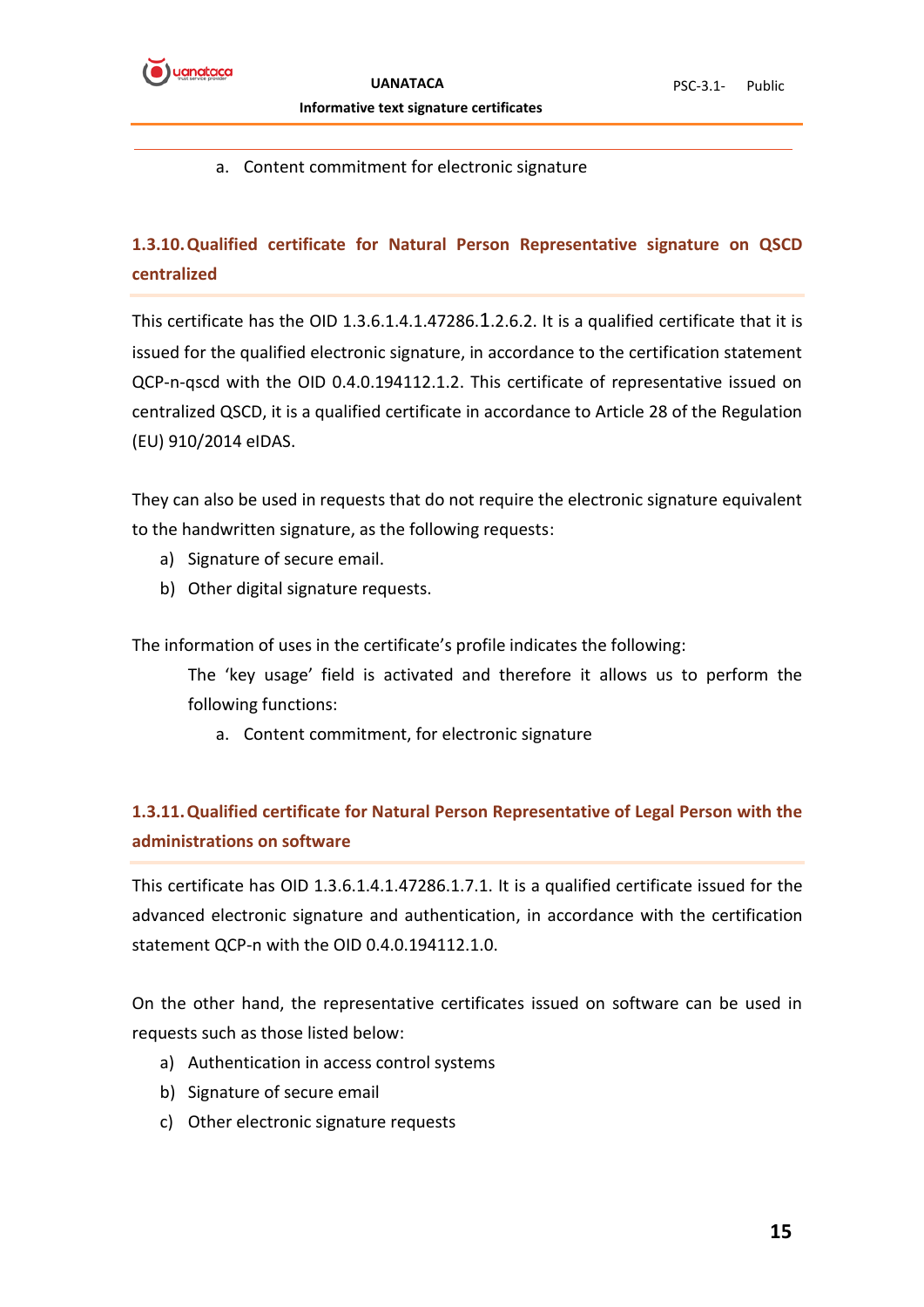

The information of uses in the certificate's profile indicates the following:

The 'key usage' field is activated and therefore it allows us to perform the following functions:

- a. Digital Signature for authentication
- b. Content commitment for electronic signature
- c. Key Encipherment

### <span id="page-15-0"></span>**1.3.12.Qualified certificate for Natural Person Representative of Legal Person with the administrations on QSCD**

This certificate has the OID 1.3.6.1.4.1.47286.1.7.2.2. It is a qualified certificate issued for the qualified electronic signature and authentication, in accordance with the certification statement QCP-n-qscd with the OID 0.4.0.194112.1.2, which it is stated in the certificate.

It can also be used in requests that do not require the electronic signature equivalent to the handwritten signature, such as the applications listed below:

- a) Signature of secure email
- b) Other electronic signature request

The information of uses in the certificate's profile indicates the following:

The 'key usage' field is activated and therefore it allows us to perform the following functions:

- a. Digital Signature for authentication
- b. Content commitment for electronic signature
- c. Key Encipherment

### <span id="page-15-1"></span>**1.3.13.Qualified certificate for Natural Person Representative for Legal person with the administrations on centralized HSM**

This certificate has the OID 1.3.6.1.4.1.47286.1.7.5. It is a qualified certificate issued for the advance electronic signature and authentication, in accordance with the certification statement QCP-n with the OID 0.4.0.194112.1.0, which it is stated in the certificate.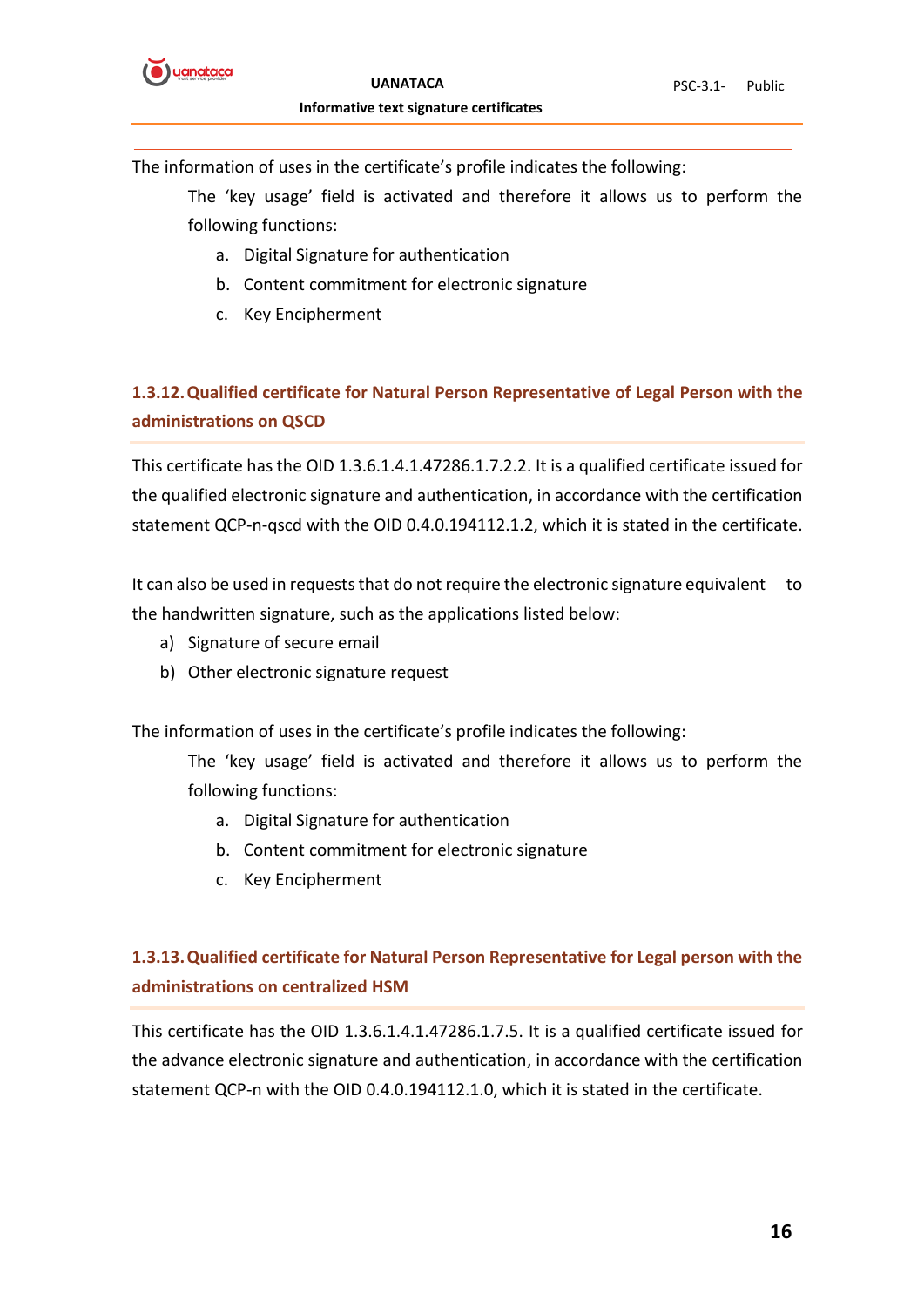

On the other hand, the certificates can be used in other requests such as those listed below:

- a) Authentication in access control systems
- b) Signature of secure email
- c) Other electronic signature requests

The information of uses in the certificate's profile indicates the following:

The 'key usage' field is activated and therefore it allows us to perform the following functions:

- a. Digital Signature for authentication
- b. Content commitment for electronic signature
- c. Key Encipherment

### <span id="page-16-0"></span>**1.3.14.Qualified certificate for Natural Person Representative of Legal Person with the administrations on QSCD centralized**

This certificate has the OID 1.3.6.1.4.1.47286.1.7.6. It is a qualified certificate issued for the qualified electronic signature and authentication, in accordance with the certification statement QCP-n-qscd with the OID 0.4.0.194112.1.2, which it is stated in the certificate.

It can also be used in requests that do not require the electronic signature equivalent to the handwritten signature, such as the applications listed below:

- a) Signature of secure email
- b) Other electronic signature request

The information of uses in the certificate's profile indicates the following:

The 'key usage' field is activated and therefore it allows us to perform the following functions:

- a. Digital Signature for authentication
- b. Content commitment for electronic signature
- c. Key Encipherment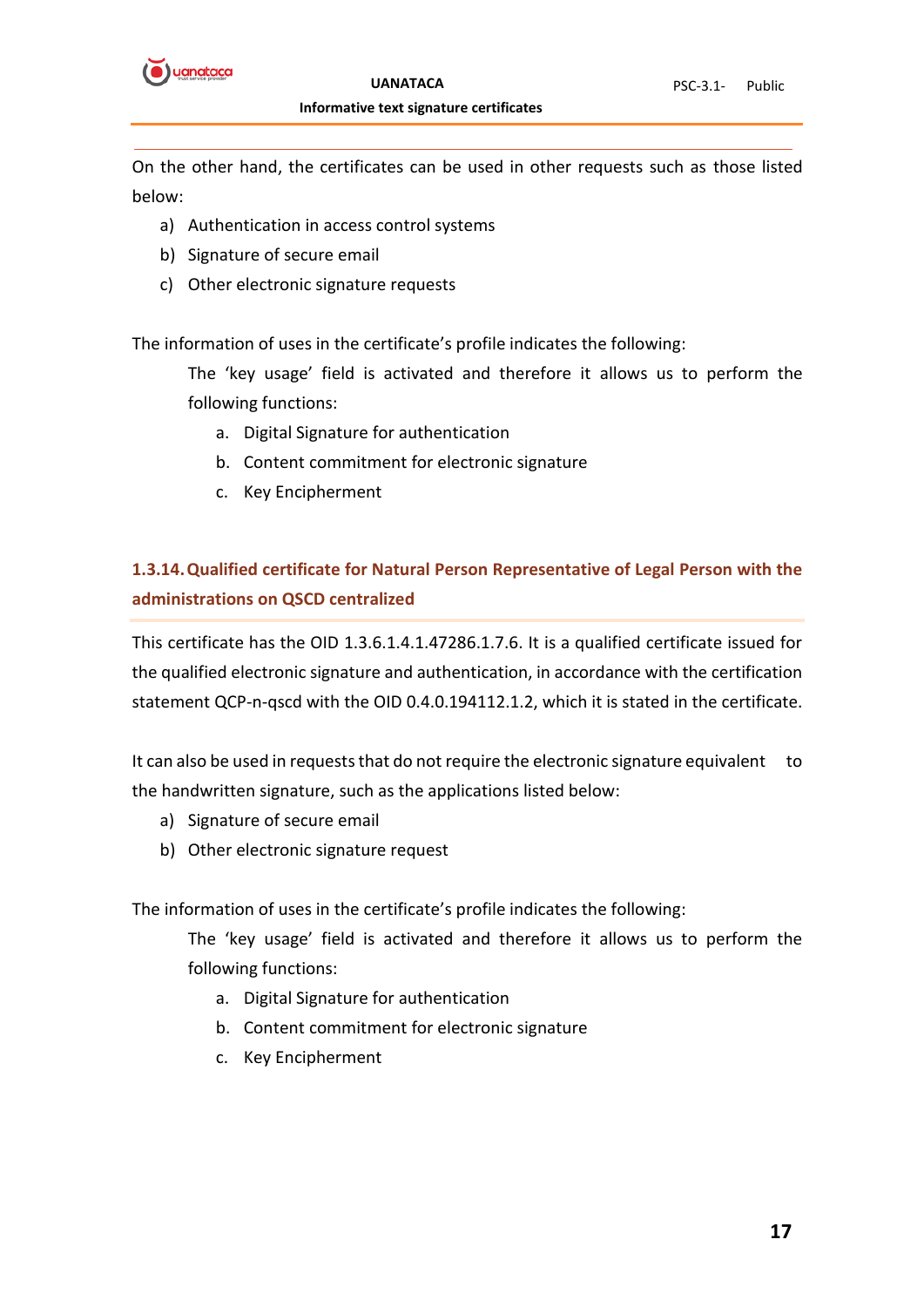### <span id="page-17-0"></span>**1.3.15.Qualified certificate for Natural Person Representative of Entity without Legal Personality with the administrations on software**

This certificate has the OID 1.3.6.1.4.1.47286.1.8.1. It is a qualified certificate issued for the advance electronic signature and authentication, in accordance with the certification statement QCP-n with the OID 0.4.0.194112.1.0, which it is stated in the certificate.

On the other hand, this certificate can be used in requests such as those listed below:

- a) Authentication in access control systems
- b) Signature of secure email
- c) Other electronic signature requests

The information of uses in the certificate's profile indicates the following:

The 'key usage' field is activated and therefore it allows us to perform the following functions:

- a. Digital Signature for authentication
- b. Content commitment for electronic signature
- c. Key Encipherment

### <span id="page-17-1"></span>**1.3.16.Qualified certificate for Natural Person Representative of Entity without Legal Personality with the administrations on QSCD**

This certificate has the OID 1.3.6.1.4.1.47286.1.8.2.2. It is a qualified certificate issued for the qualified electronic signature and authentication, in accordance with the certification statement QCP-n-qscd with the OID 0.4.0.194112.1.2, which it is stated in the certificate. This certificate is issued on QSCD, it is a qualified certificate as stated in Article 28 of the Regulation (UE) 910/2014 eIDAS.

It can also be used in requests that do not require the electronic signature equivalent to the handwritten signature, such as the applications listed below:

- a) Signature of secure email
- c) Other electronic signature request

The information of uses in the certificate's profile indicates the following: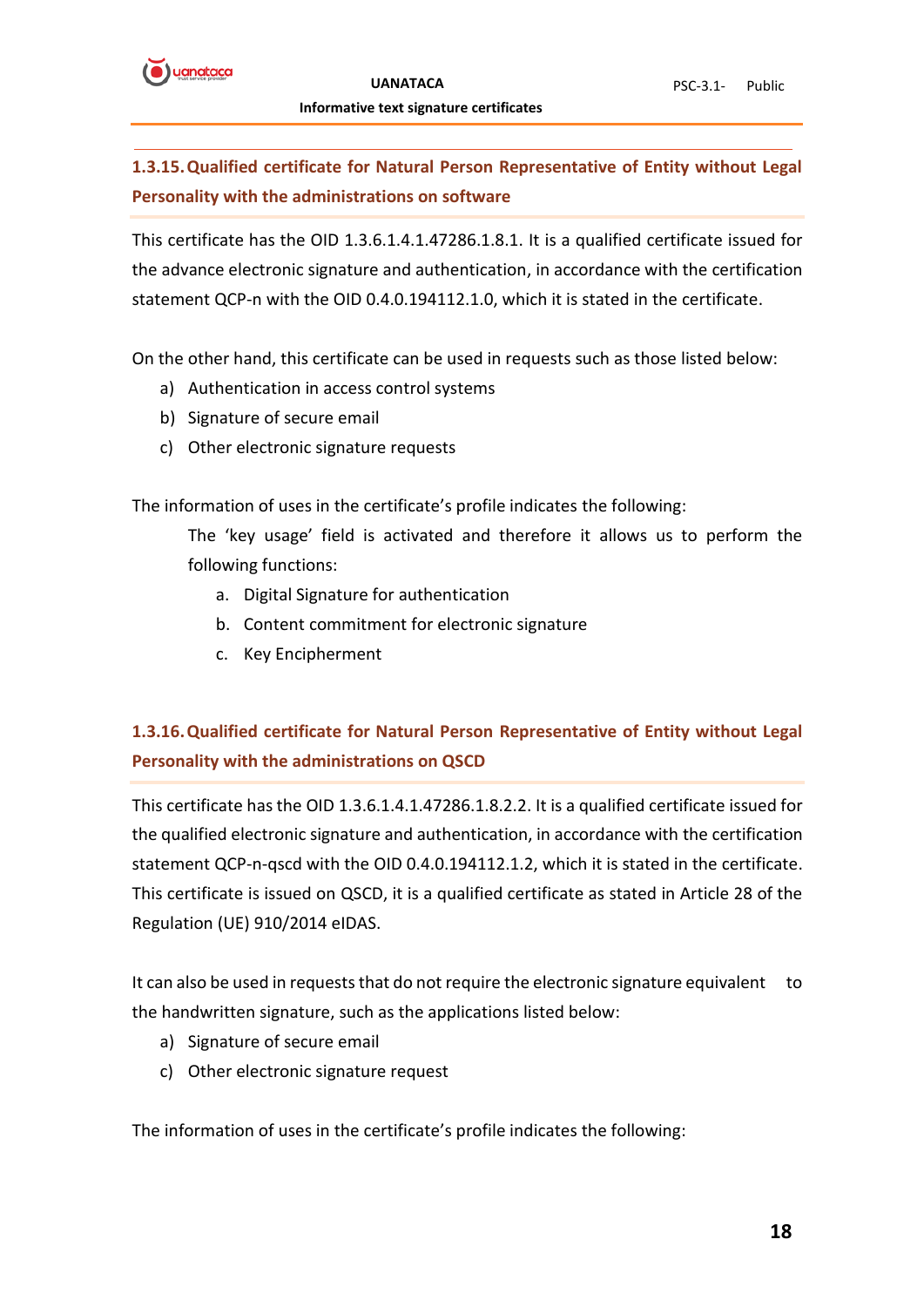

The 'key usage' field is activated and therefore it allows us to perform the following functions:

- a. Digital Signature for authentication
- b. Content commitment for electronic signature
- c. Key Encipherment

### <span id="page-18-0"></span>**1.3.17.Qualified certificate for natural Person Representative of Entity without Legal Personality with the administrations on centralized HSM**

This certificate has the OID 1.3.6.1.4.1.47286.1.8.5. It is a qualified certificate issued for the advance qualified electronic signature and authentication, in accordance with the certification statement QCP-n with the OID 0.4.0.194112.1.0.

On the other hand, this certificate can be used in requests such as those listed below:

- a) Authentication in access control systems
- b) Signature of secure email
- c) Other electronic signature requests

The information of uses in the certificate's profile indicates the following:

The 'key usage' field is activated and therefore it allows us to perform the following functions:

- a. Digital Signature for authentication
- b. Content commitment for electronic signature
- c. Key Encipherment

### <span id="page-18-1"></span>**1.3.18.Qualified certificate for Natural Person Representative of Entity without Legal personality with the administrations on QSCD centralized**

This certificate has the OID 1.3.6.1.4.1.47286.1.8.6. It is a qualified certificate issued for the qualified electronic signature and authentication, in accordance with the certification statement QCP-n-qscd with the OID 0.4.0.194112.1.2, which it is stated in the certificate. This certificate is issued on QSCD, it is a qualified certificate as stated in Article 28 of the Regulation (UE) 910/2014 eIDAS.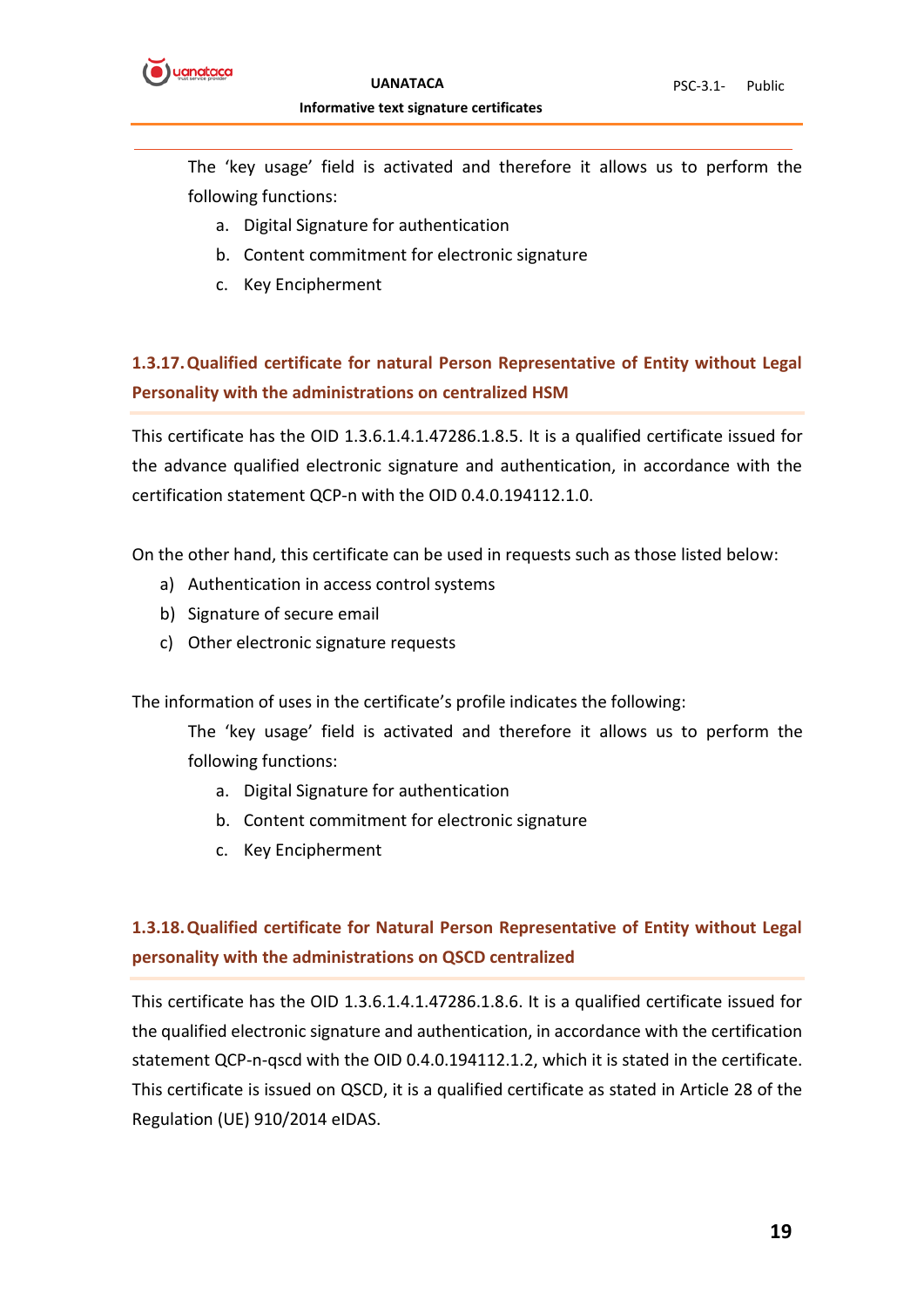

It can also be used in requests that do not require the electronic signature equivalent to the handwritten signature, such as the applications listed below:

- a) Signature of secure email
- b) Other electronic signature request

The information of uses in the certificate's profile indicates the following:

The 'key usage' field is activated and therefore it allows us to perform the following functions:

- a. Digital Signature for authentication
- b. Content commitment for electronic signature
- c. Key Encipherment

### <span id="page-19-0"></span>**1.3.19.Qualified certificate for Public Employee – Medium Level**

This certificate has the OID 1.3.6.1.4.1.47286.1.4.1. It is a qualified certificate issued for the advance qualified electronic signature and authentication, in accordance with the certification statement QCP-n with the OID 0.4.0.194112.1.0. The certificates for public employee – medium level, are qualified certificates as stated in Article 28 of the Regulation (UE) 910/2014 eIDAS.

It can also be used in requests that do not require the electronic signature equivalent to the handwritten signature, such as the applications listed below:

- b) Signature of secure email
- d) Other electronic signature request

The information of uses in the certificate's profile indicates the following:

The 'key usage' field is activated and therefore it allows us to perform the following functions:

- a. Digital Signature for authentication
- b. Content commitment for electronic signature
- c. Key Encipherment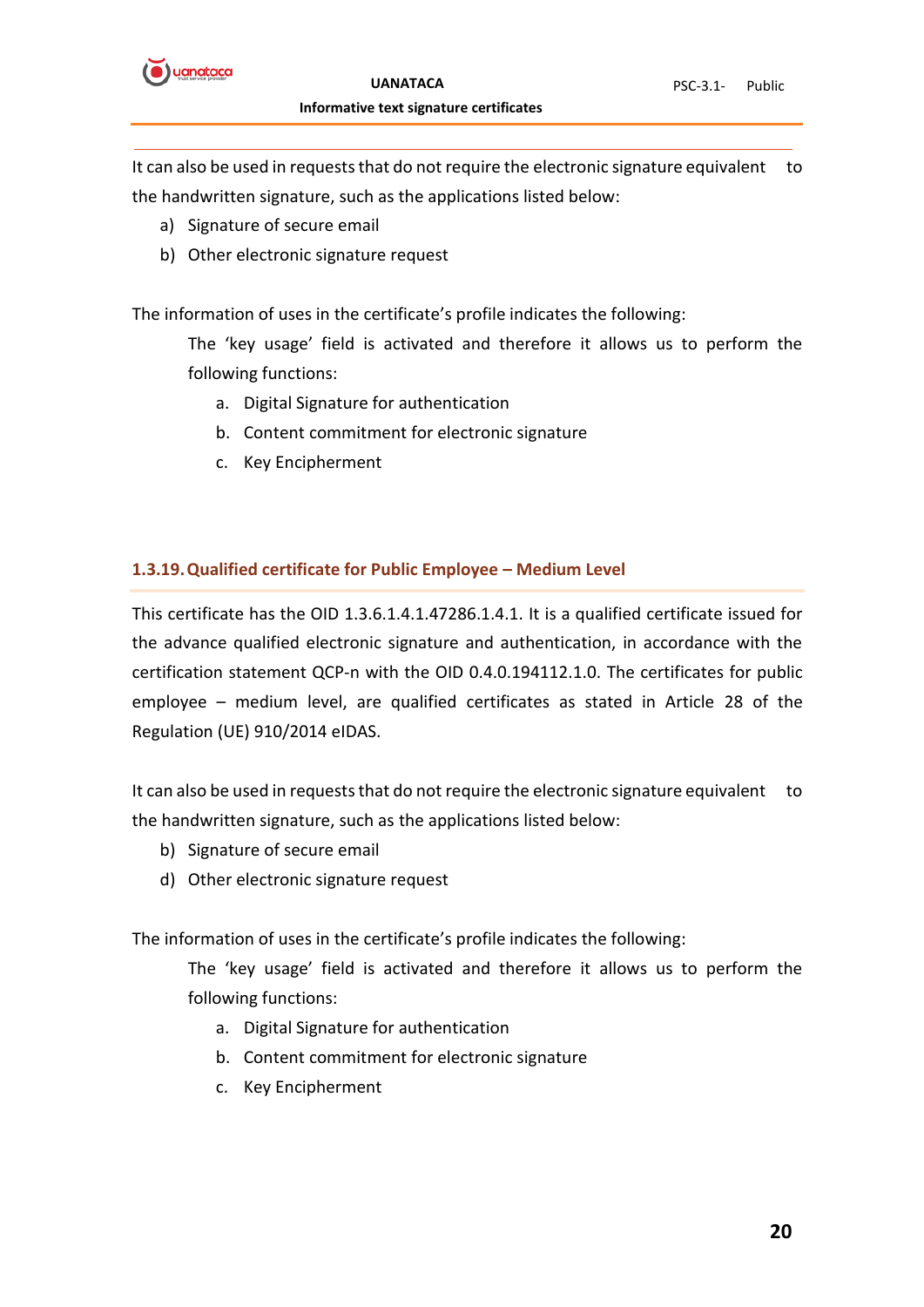

#### <span id="page-20-0"></span>**1.3.20.Electronic authentication certificate for Public Employee – High Level**

This certificate has the OID 1.3.6.1.4.1.47286.1.4.2.1. It is a certificate issued for the authentication, in accordance with the certification statement NCP+. This certificate is issued to public employees so they can be identified as persons in the service of the Public Administration linked with this one.

The information of uses in the certificate's profile indicates the following:

The 'key usage' field is activated and therefore it allows us to perform the following functions:

- a. Digital Signature for authentication
- b. Key Encipherment

### <span id="page-20-1"></span>**1.3.21.Qualified signature certificate of Public Employee – High Level**

This certificate has the OID 1.3.6.1.4.1.47286.1.4.2.2. It is a qualified certificate issued for the qualified electronic signature, in accordance with the certification statement QCP-nqscd with the OID 0.4.0.194112.1.2. This certificate is qualified in accordance with the stated in Article 28 of the Regulation (UE) 910/2014 eIDAS.

It can also be used for other requests as listed below:

- a) Signature of secure e-mail
- b) Other electronic signature request

The information of uses in the certificate's profile indicates the following:

The 'key usage' field is activated and therefore it allows us to perform the following function:

a. Content commitment for electronic signature

### <span id="page-20-2"></span>**1.3.22.Qualified signature certificate of Public Employee – High Level**

This certificate has the OID 1.3.6.1.4.1.47286.1.4.6.2. It is a qualified certificate issued for the qualified electronic signature, in accordance with the certification statement QCP-n-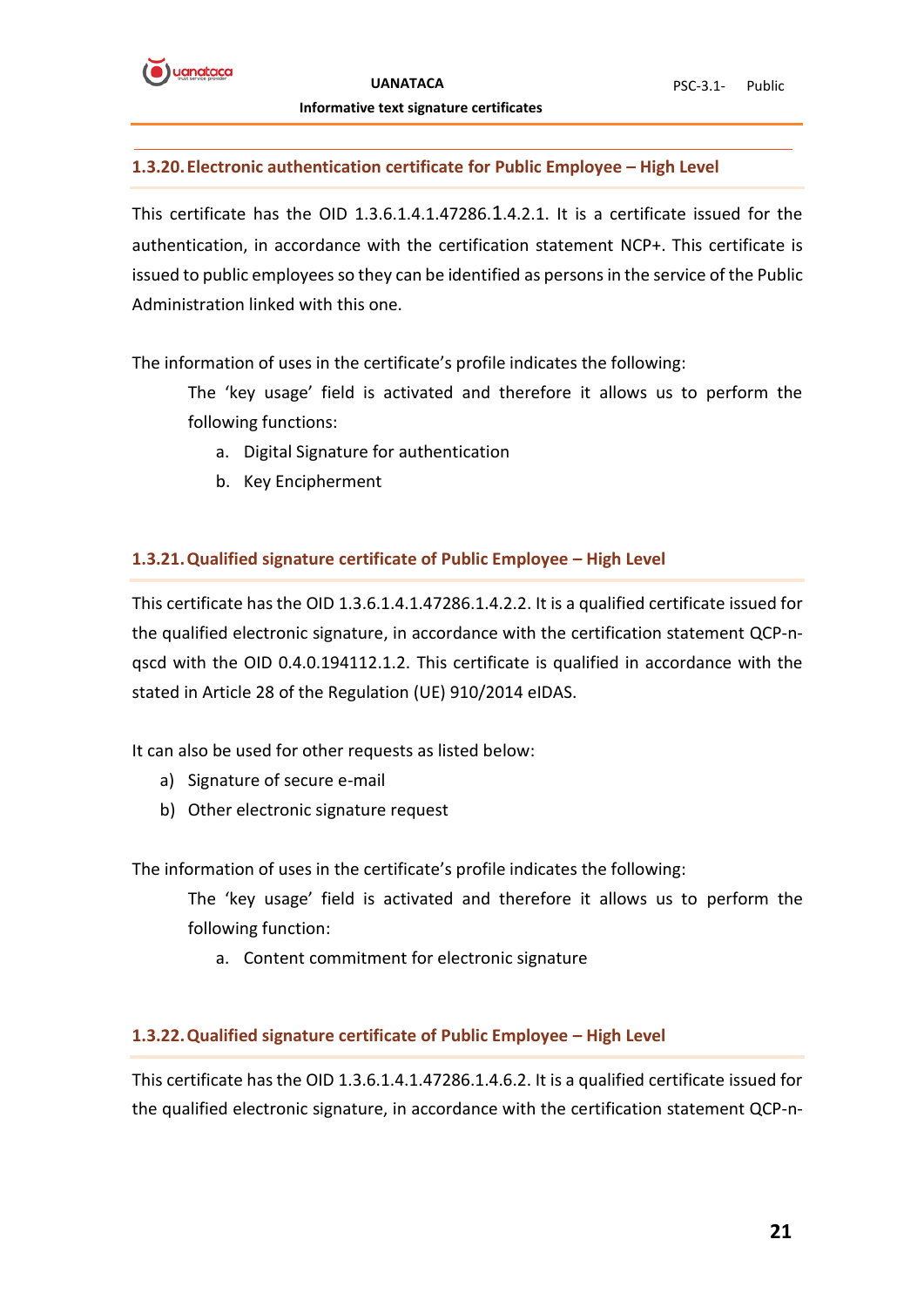

qscd with the OID 0.4.0.194112.1.2. This certificate is qualified in accordance with the stated in Article 28 of the Regulation (EU) 910/2014 eIDAS.

It can also be used for other requests as listed below:

- a) Signature of secure e-mail
- b) Other electronic signature request

The information of uses in the certificate's profile indicates the following:

The 'key usage' field is activated and therefore it allows us to perform the following function:

a. Content commitment for electronic signature

### <span id="page-21-0"></span>**1.4. Limits uses of certificate**

### <span id="page-21-1"></span>**1.4.1. Limits uses targeted to signers**

The signer can use the certification service of certificates provided by UANATACA, only for authorized used in the contract signed between UANATACA and the SUBSCRIBER, which are reproduced later (section 'obligations of the signers').

Likewise, the signer binds to use the digital certification service in accordance with the instructions, manuals or procedures provided by UANATACA.

The signer must comply any law or regulation that may affect his right of use of the cryptographic tools used.

The signer cannot take actions of inspection, alteration or reverse engineering of the digital certification services of UANATACA, without prior express permission.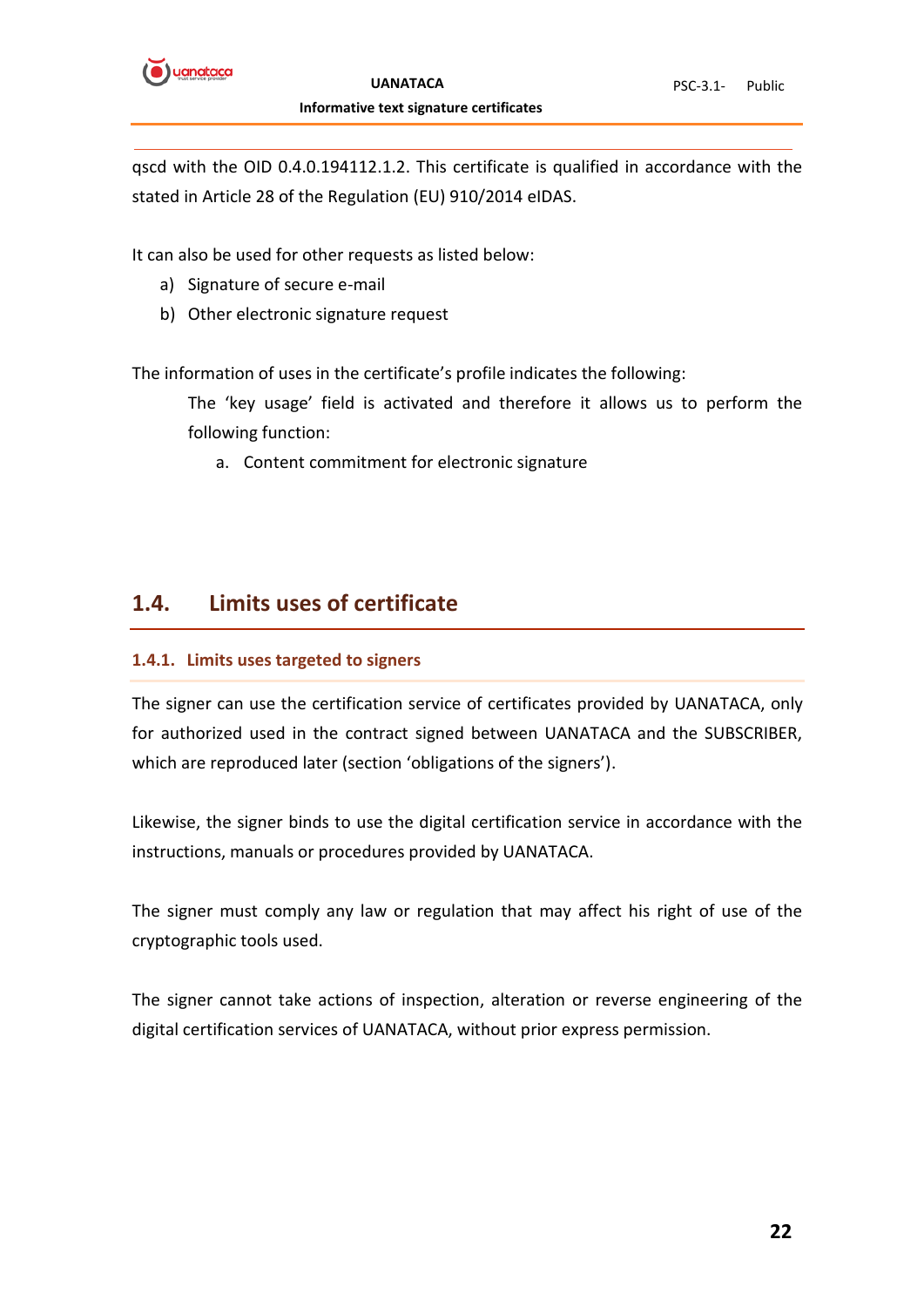#### <span id="page-22-0"></span>**1.4.2. Limits uses targeted to verifiers**

Certificates are used for its own function and established purpose, without being able to be used in other functions and other purposes.

Similarly, certificates can only be used in accordance with the applicable law, specially taking into account the existing import and export restrictions at all times.

Certificates can't be used to sign requests of issuance, renovation, suspension or revocation of certificates, nor public key certificates of any type, or Certificate Revocation List (CRL).

Certificates haven't been designed, can't be assigned and its use or resale as control equipment for dangerous situations isn't authorized nor for uses that require fail-safe actions, as the operation of nuclear installation, navigation systems or air communications, or weapons control systems, where a failure could lead directly to death, personal injury or severe environmental damage.

There must be taken into account the limits indicated in the various fields of the certificates profiles, visible in the web of UANATACA (https://www.uanataca.com).

The use of the digital certificates in operations that violate this Certification Practice Statement, the binding legal documents with each certificate, or the contracts with the Registration Authorities or their signers/subscribers, is considered to misuse the legal purposes, exempting therefore to UANATACA, according to the current legislation, of any liability for this misuse of the certificates made by the signer or any third party.

UANATACA doesn't have any access to the data on which the use of the certificate can be applied. Therefore, as a result of this technical impossibility to access to the content of the message, UANATACA can't issue any valuation about the mentioned content, being the subscriber, the signer or the person responsible of the custody, the one who will assume any responsibility arising from the content rigged to the use of a certificate.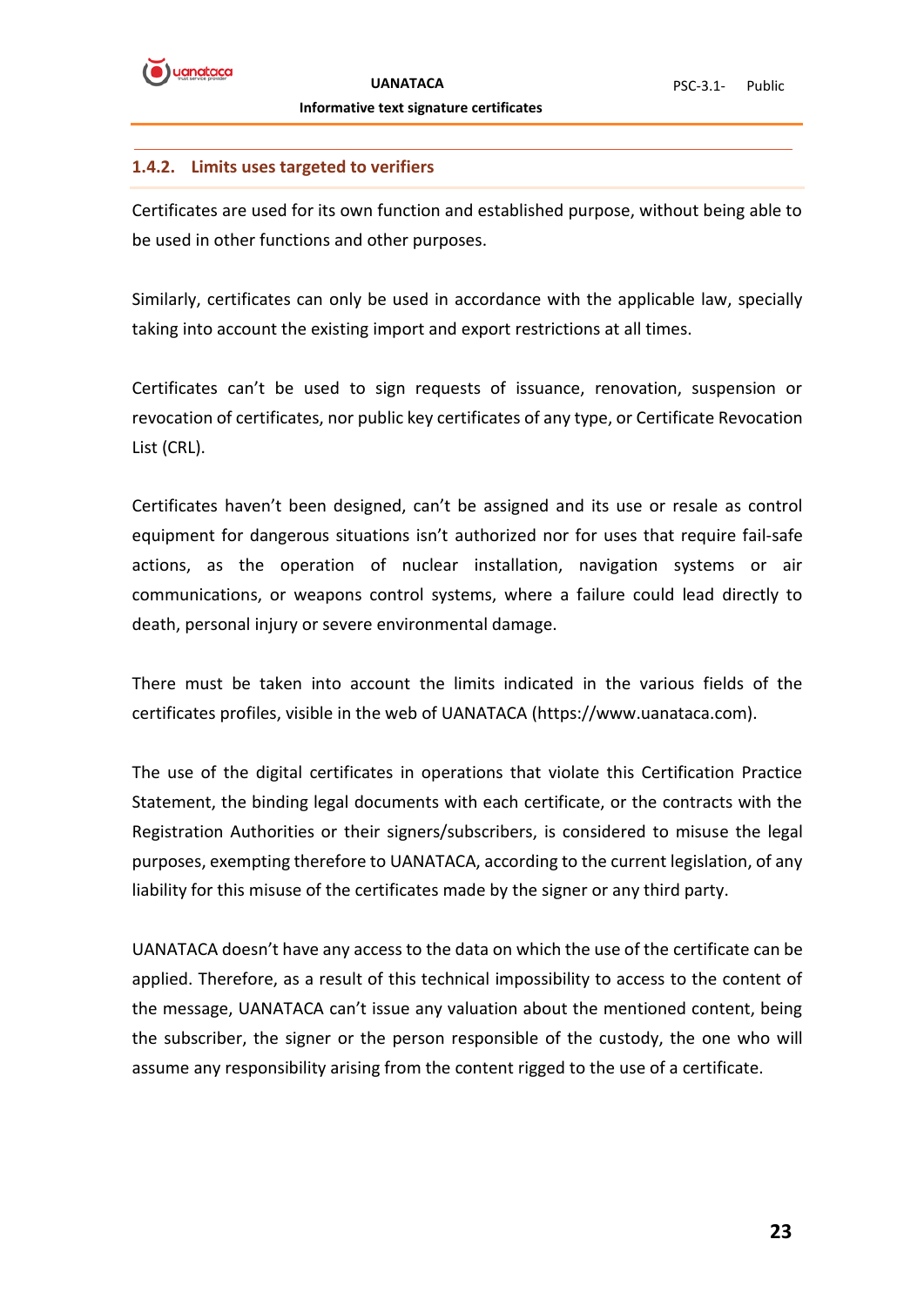

Likewise, any responsibility that could result from the use of the custody out of the limits and conditions of use included in this Certification Practice Statement, the binding legal documents with each certificate, or the contracts or agreements with the registration authorities or with their subscribers, and any other misuse thereof derived from this section or may be interpreted as such according to the law, will be attributable to the subscriber, signer or the responsible of it.

### <span id="page-23-0"></span>**1.5. Subscribers obligations**

#### <span id="page-23-1"></span>**1.5.1. Keys generation**

The subscriber authorizes UANATACA to generate the relevant methods and procedures, the issue of private and public keys for the signers and request on behalf the issuance, the issue of the certificate in accordance to the certification policies of UANATACA.

#### <span id="page-23-2"></span>**1.5.2. Certificates request**

The subscriber is obliged to request the qualified certificates in accordance with the procedure and, if necessary, the technical components supplied by UANATACA, in accordance with what is established in the certification practice statement (CPS) and UANATACA operations documentation.

#### <span id="page-23-3"></span>**1.5.3. Reporting obligations**

The subscriber is responsible for all information included in the application for the certificate is accurate, complete for the purpose of the certificate and updated at all times.

The subscriber must immediately inform UANATACA of:

- Any inaccuracies detected in the certificate once issued.
- The changes that occur in the information provided and/or registered to issue the certificate.
- The loss, theft, subtraction, or any other type of control loss of the private key by the signer.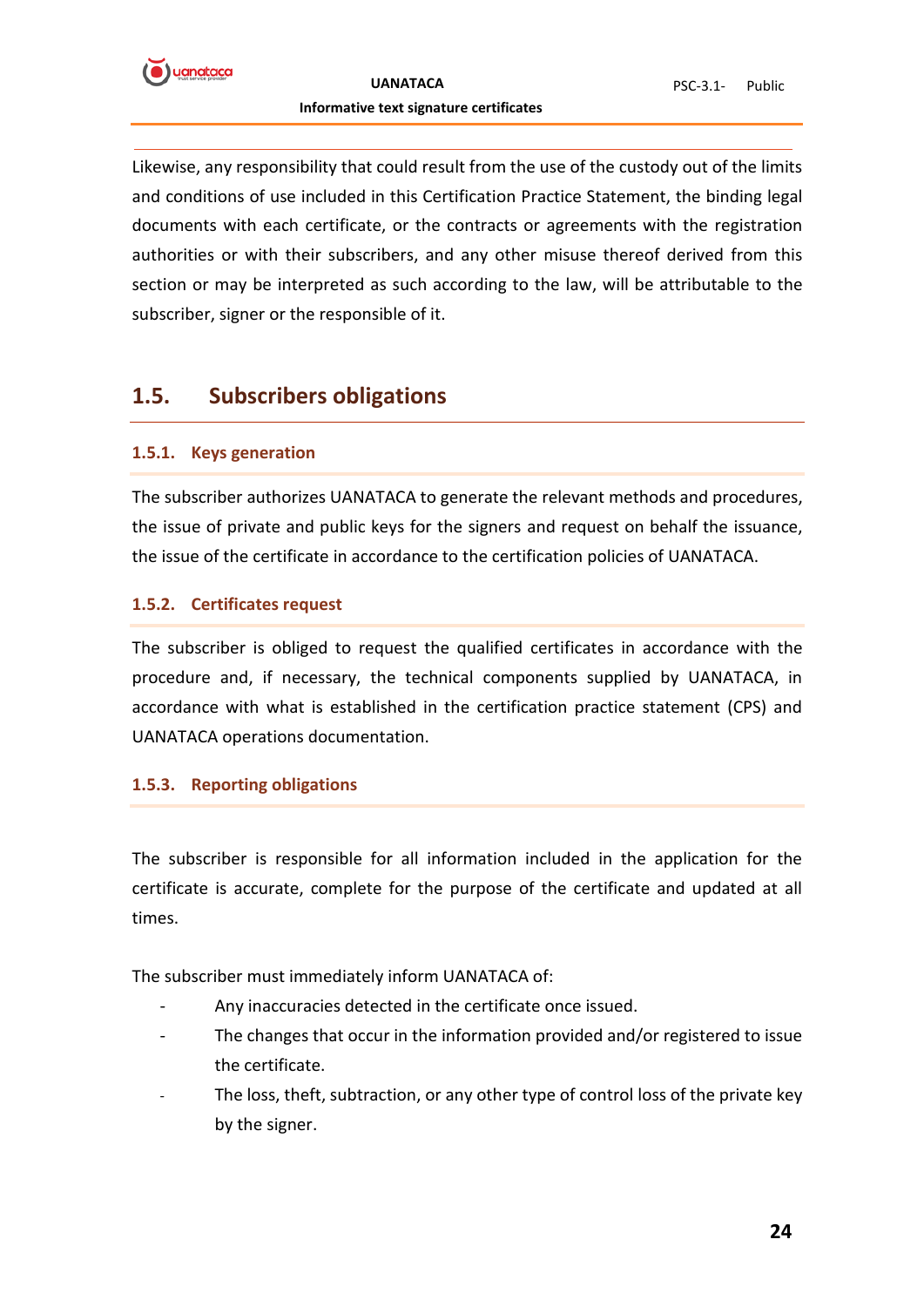### <span id="page-24-0"></span>**1.6. Signers obligations**

### <span id="page-24-1"></span>**1.6.1. Custody obligations**

The signer binds to custody the personal identification code or any other technical support delivered to UANATACA, the private keys and, if necessary, UANATACA properties specifications that are supplied.

In case of loss or theft of the certificate private key, or if the signer suspects that the private key has lost reliability for any reason, such circumstances must be notified immediately to UANATACA by the subscriber.

### <span id="page-24-2"></span>**1.6.2. Obligations of proper use**

The signer must use the natural person certificate issued of certification service issued on QSCD provided by UANATACA, only for authorized uses in the CPS and in any other instruction, manual or procedure supplied to the subscriber.

The signer must comply any law and regulation that may affect their right of use the cryptographic tools used.

The signer won't be able to adopt the inspection, alteration or decompiling measures of the digital certification services provided.

The signer will recognize that:

- a) When using any certificate, and while the certificate has not expired or been suspended or has been revoked, the certificate will be accepted and will be operative.
- b) It does not act as certification authority and, therefore, agrees not to use the corresponding private key to the public key contained in the certificate for the purpose of signing any certificate.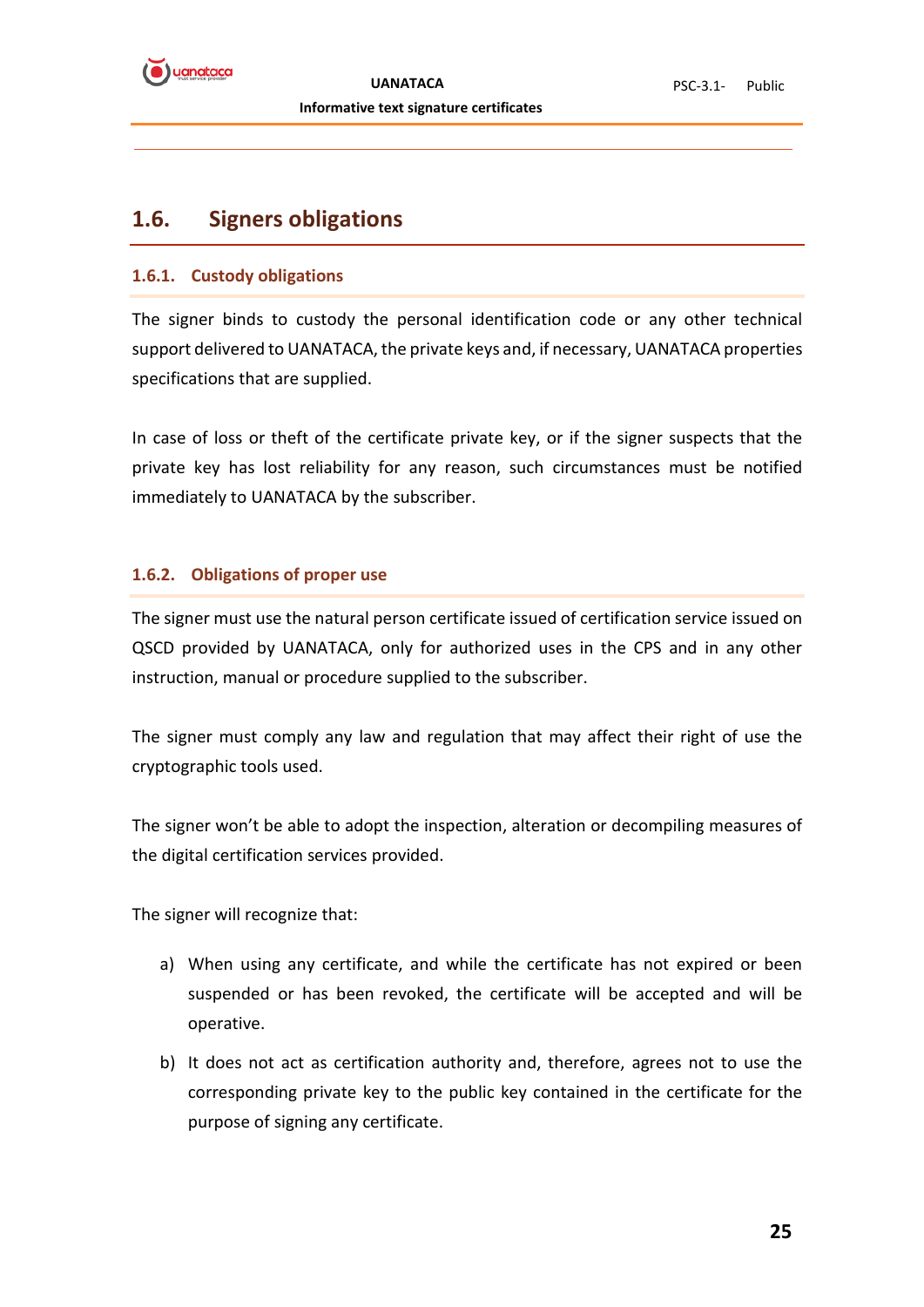

c) In case the private key is compromised, its use is immediately suspended and proceeds in accordance to this document.

### <span id="page-25-0"></span>**1.7. Verifiers obligations**

### <span id="page-25-1"></span>**1.7.1. Informed decision**

UANATACA informs the verifier that has access to enough information to make an informed decision when verifying a certificate and rely on the information contained in that certificate.

In addition, the verifier will recognize that the use of the Registry and the Certificates Revocation Lists (hereinafter "the CRLs") of UANATACA are governed by the CPS of UANATACA and will compromise to comply the technical, operational and security requirements, described in the mentioned CPS.

### <span id="page-25-2"></span>**1.7.2. Electronic signature verification requirements**

The check is normally performed automatically by the software verifier and, in any case, according to the CPS, with the following requirements:

- It is necessary to use the appropriate software for the verification of a electronic signature with the algorithms and key lengths authorized in the certificate and/or perform any other cryptographic operations, and establish the certificate chain based on electronic signatures to verify, since the electronic signature is verified using this certificate chain.
- It is necessary to ensure that the identified certificates chain is the most suitable for the electronic signature to verify, since an electronic signature may be based on more than one certificate chain, and it's up to the verifier make sure of the most appropriate chain for verification.
- It is necessary to check the revocation status of the certificates chain with the information provided to UANATACA Registry (with CRLs, for example) to determine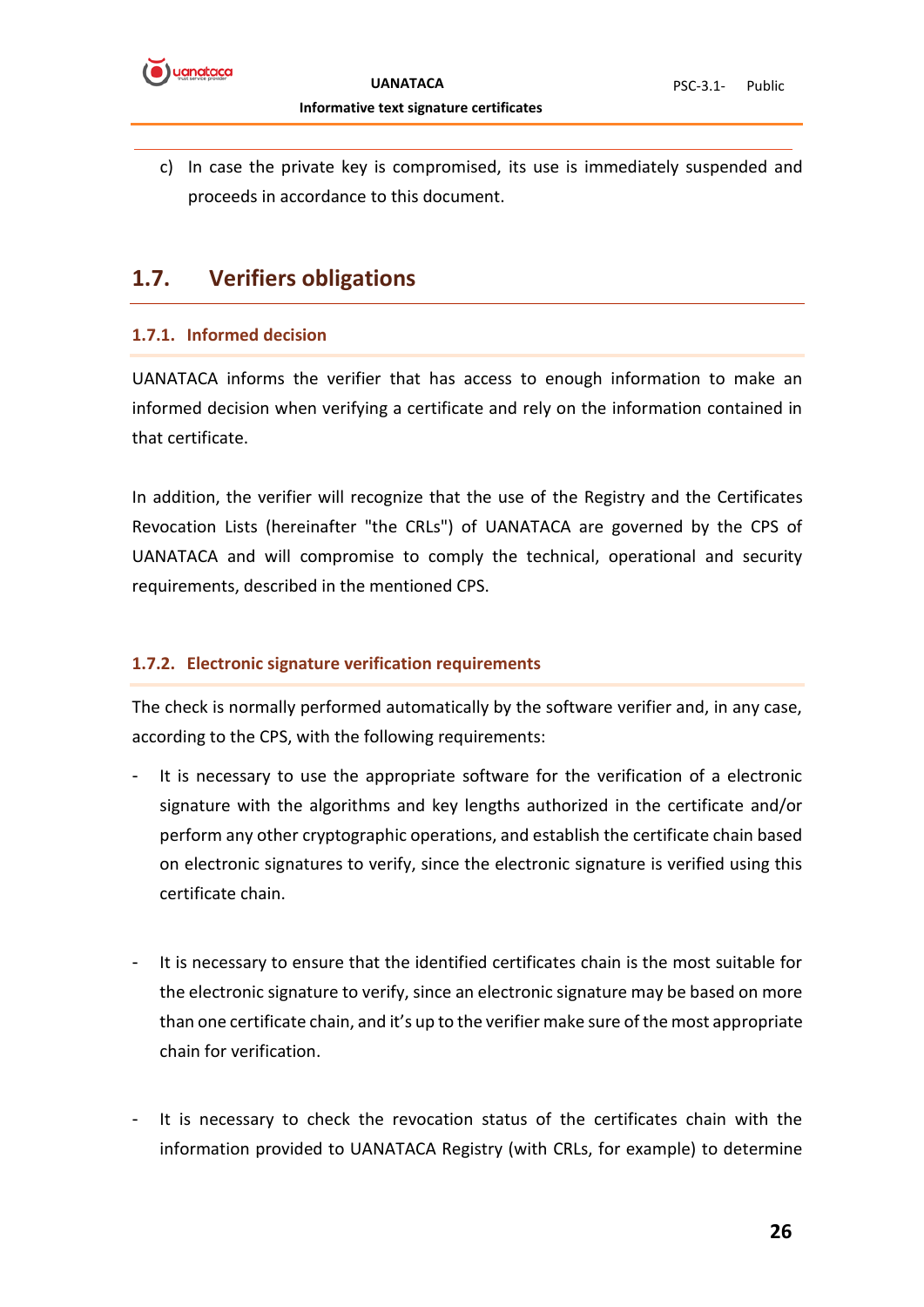

the validity of all certificates in the certificate chain, since an electronic signature can only be considered properly verified if each and every certificate in the chain are correct and are in force.

- It is necessary to ensure that all certificates in the chain authorize the private key use by the certificate subscriber and the signer, since there is the possibility that any of the certificates include use limits that prevent rely on the electronic signature to verify. Each certificate in the chain has an indicator that refers to the conditions of applicable uses, to review by the verifiers.
- It is necessary to technically verify all certificates signature in the chain before relying on the certificate used by the signer.

#### <span id="page-26-0"></span>**1.7.3. Trusting a certificate not verified**

If the verifier trusts a certificate not verified, he/she will assume all risks from that action.

#### <span id="page-26-1"></span>**1.7.4. Verification effect**

Under proper verification of natural person certificate issued on QSCD, in accordance with this disclosure text, the verifier can rely on the identification and, where appropriate, on the signer's public key, within the limitations of appropriate use, to generate encrypted messages.

#### <span id="page-26-2"></span>**1.7.5. Proper use and prohibited activities**

The verifier agrees not to use any certificates status information or any other type that has been supplied by UANATACA, in performing a prohibited transaction by the applicable law of that transaction.

The verifier agrees not to inspect, interfere or perform any reverse engineer of the technical implementation of certification public services of UANATACA without prior written consent.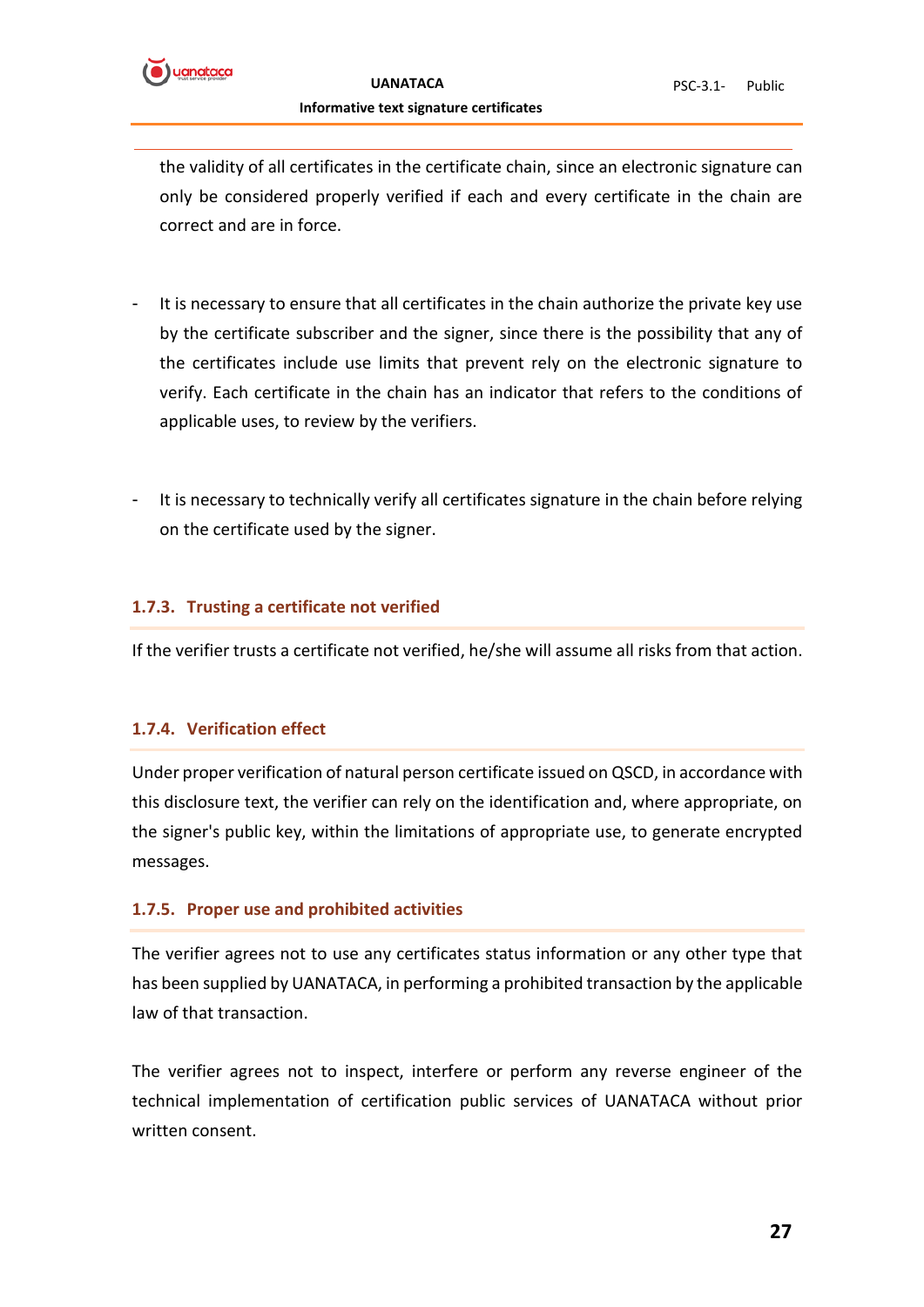In addition, the verifier binds not to intentionally compromise the security of certification public services of UANATACA.

Digital certification services provided by UANATACA haven't been designed and its use or resale as control equipment for dangerous situations isn't authorized nor for uses that require fail-safe actions, as the operation of nuclear installation, navigation systems or air communications, or weapons control systems, where a failure could lead directly to death, personal injury or severe environmental damage.

#### <span id="page-27-0"></span>**1.7.6. Indemnity clauses**

The relying third party in the certificate agrees to indemnify UANATACA of any damage from any action or omission that results in liability, damage or loss, expenses of any kind, including court and legal representation that may be incurred by the publication and use of the certificate, when any of the following causes occurs:

- Breach of the obligations of the relying third party in the certificate.
- Reckless confidence in a certificate, along with the circumstances.
- Lack of checking of the certificate status, to determine that it is not suspended or revoked.
- Lack of checking of all security measures prescribed in the CPS or other applicable regulations.

### <span id="page-27-1"></span>**1.8. UANATACA obligations**

#### <span id="page-27-2"></span>**1.8.1. In relation to the digital certification services provision**

UANATACA undertakes:

a) Issue, deliver, manage, suspend, revoke and renew certificates, according to the instructions provided by the subscriber, in the cases and for the reasons described in UANATACA CPS.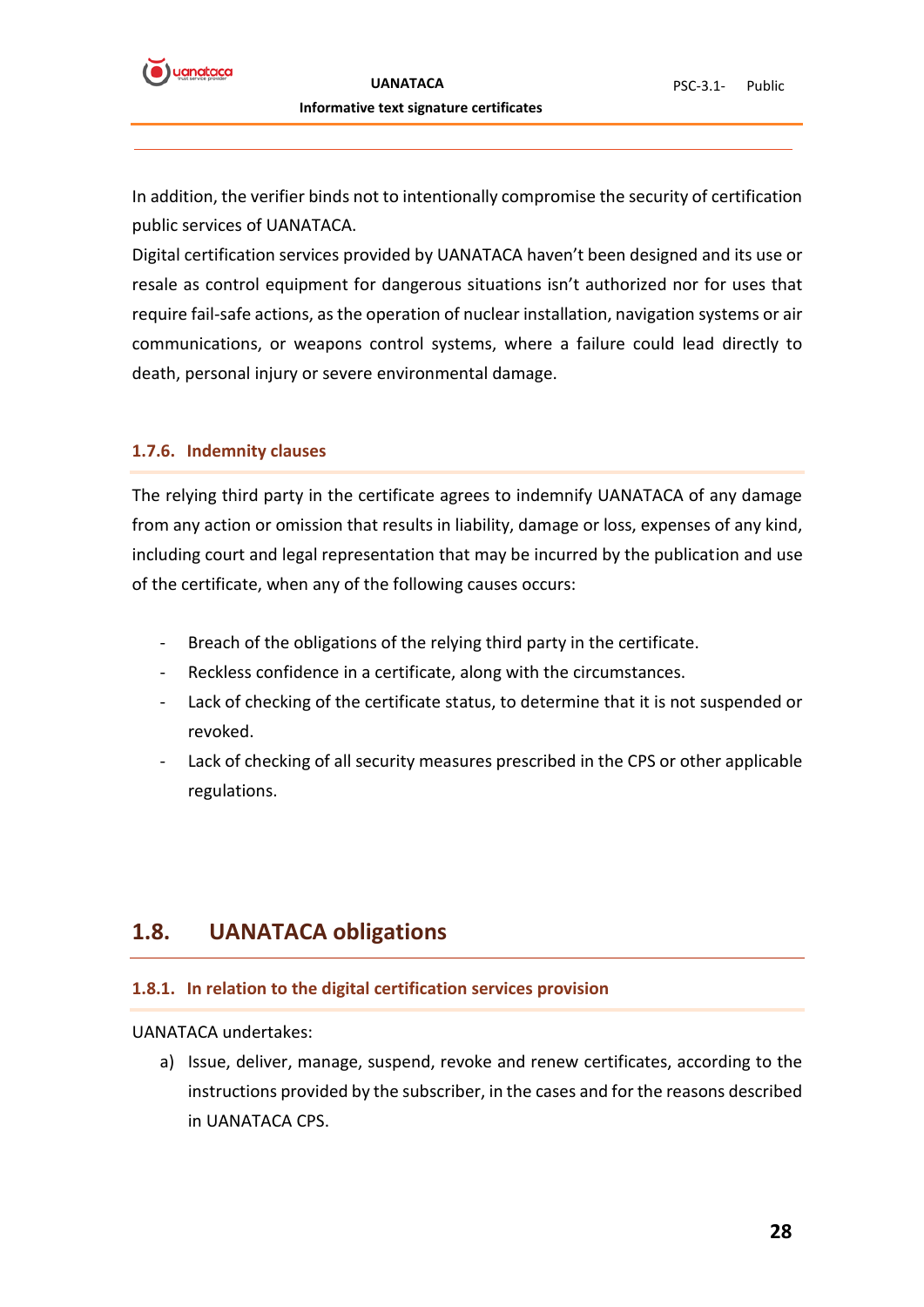

- b) Perform the services with technical media and suitable materials, and with personnel that meet the qualification conditions and experience established in the CPS.
- c) Comply the quality service levels, in accordance with what is established in the CPS, in the technical, operational and security aspects.
- d) Notify the subscriber, prior the certificates expiration date, the possibility of renewal and suspension, lifting of this suspension or revocation of certificates, when such circumstances occur.
- e) Communicate to third parties who request the status of certificates, according to what is established in the CPS for different certificate verification services.

#### <span id="page-28-0"></span>**1.8.2. Regarding the registry checks**

UANATACA undertakes to issue certificates based on the data supplied by the subscriber, so can perform the checks it deems appropriate regarding the identity and other personal and supplementary information from subscribers and, where appropriate, of the signatories.

These checks may include the documentary justification provided and any other documents and relevant information provided by the subscriber and/or the signatory.

In case UANATACA detects errors in the data to be included in the certificates or justify these data, will be able to make the necessary changes before issuing the certificate or suspend the issuance process and manage with the subscriber the corresponding effect. In case UANATACA corrects the data without prior management of relevant incident with the subscriber, it must notify the data finally certified to the subscriber.

UANATACA reserves the right to not issue the certificate if considers that the documentary justification is insufficient for the correct identification and authentication of the subscriber and/or the signatory.

The foregoing obligations shall be suspended in cases where the subscriber is acting as Registration Authority and has the technical elements corresponding to the key generation, certificate issuance and recording devices of corporate signature.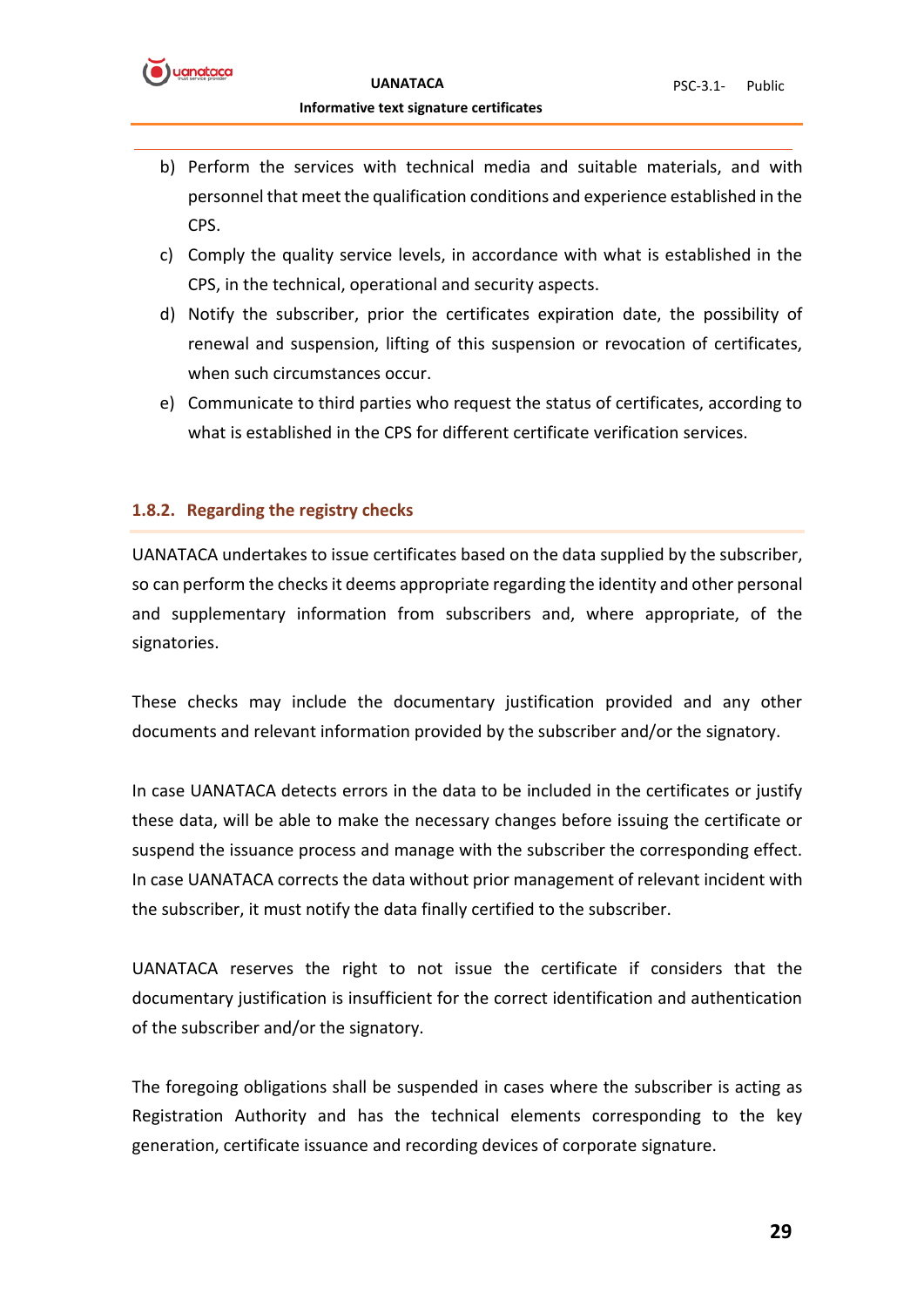### <span id="page-29-0"></span>**1.8.3. Period of retention**

UANATACA holds the corresponding issuance and revocation certificates requests logs for at least 15 years.

UANATACA holds the logs information for a period of between 1 to 15 years, depending on the type of information recorded.

### <span id="page-29-1"></span>**1.9. Limited guarantees and guarantees rejection**

### <span id="page-29-2"></span>**1.9.1. UANATACA guarantees by the digital certification services**

UANATACA guarantees to the subscriber:

- That there are not factual errors in the information in the certificates, known or made by the Certification Authority.
- That there are not factual errors in the information in the certificates, due to lack of diligence due to the management of the certificate request or creation of it.
- That the certificates comply with the material requirements established in the CPS.
- That the revocation services and the use of the Deposit comply with all material requirements established in the CPS.

UANATACA guarantees the relying third party on the certificate:

- That the information contained or incorporated by reference in the certificate is accurate, except where indicated the opposite.
- In case of certificates published in the Deposit, the certificate has been issued to the subscriber identified in it and the certificate has been accepted.
- That in the approval of the certificate request and in the certificate issuance all the material required established in the CPS has been accomplished.
- The rapidity and security in the certification services provision, especially in the revocation services and Deposit.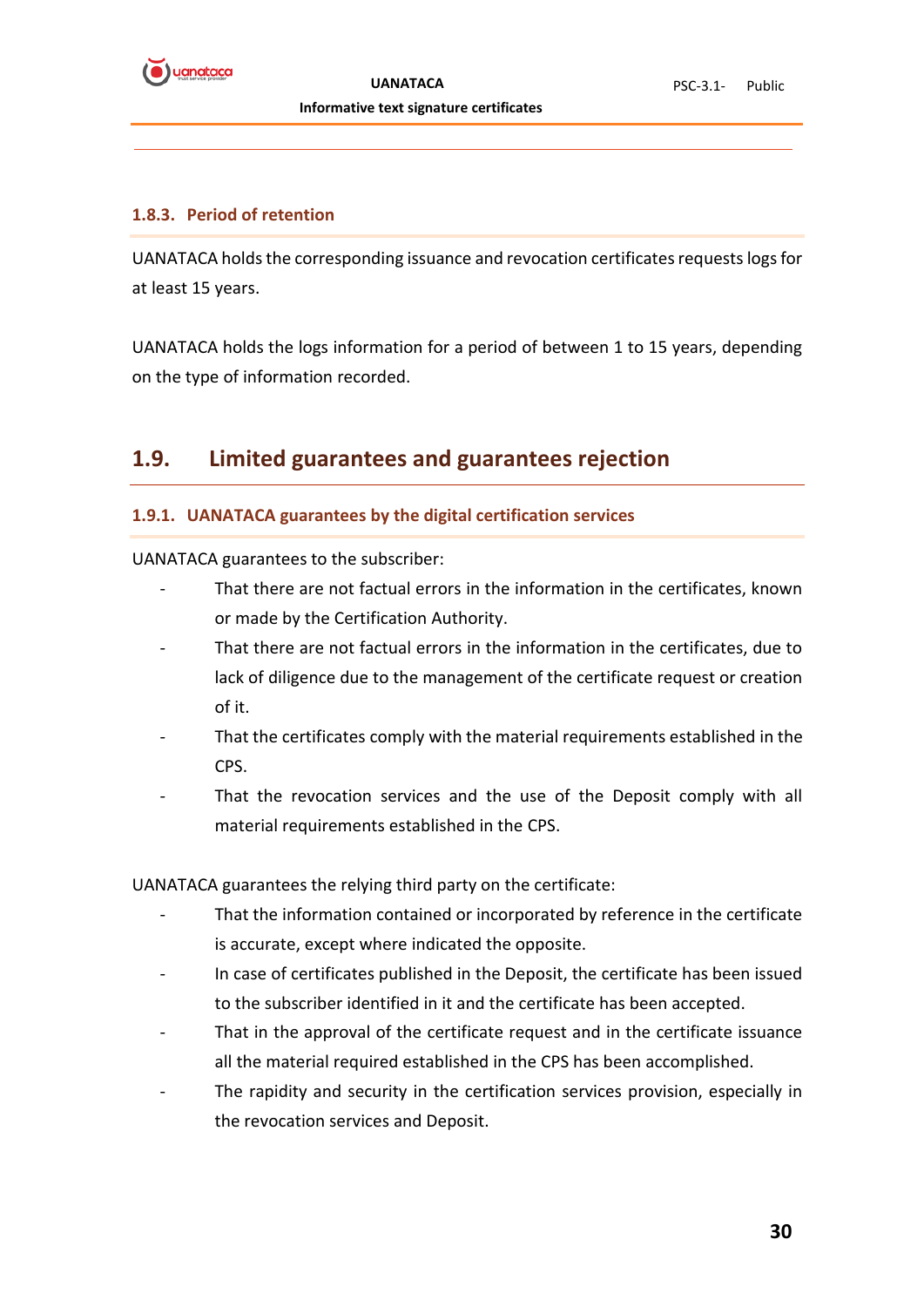

In addition, UANATACA guarantees to the subscriber and the relying third party in the certificate:

- That the signature qualified certificate has the information that a qualified certificate must have, in accordance with Article 28 of the Regulation (UE) 910/2014, in compliance with the technical regulation identified with reference ETSI EN 319 411-2.
- That, in case of private keys generated by the subscriber or, where appropriate, the natural person identified on the certificate, his confidentiality is preserved during the process
- The responsibility of the Certification Authority, with the limits established. UANATACA will not be responsible for fortuitous event or force majeure.

### <span id="page-30-0"></span>**1.9.2. Guarantee exclusion**

UANATACA rejects any other different guarantee to the previous that is not legally enforceable.

Specifically, UANATACA does not guarantee any software used by anyone to sign, verify signatures, encrypt, decrypt, or use any digital certificate in any other way issued by UANATACA, except in cases where a written declaration to the contrary exists.

### <span id="page-30-1"></span>**1.10. Applicable agreements and CPS**

### <span id="page-30-2"></span>**1.10.1. Applicable agreements**

Applicable agreements to the certificates are the followings:

- Certification services contract, which regulates the relation between UANATACA and the subscriber certificates.
- Service general terms incorporated in this disclosure text
- CPS regulates the certificates issuance and use of the certificates.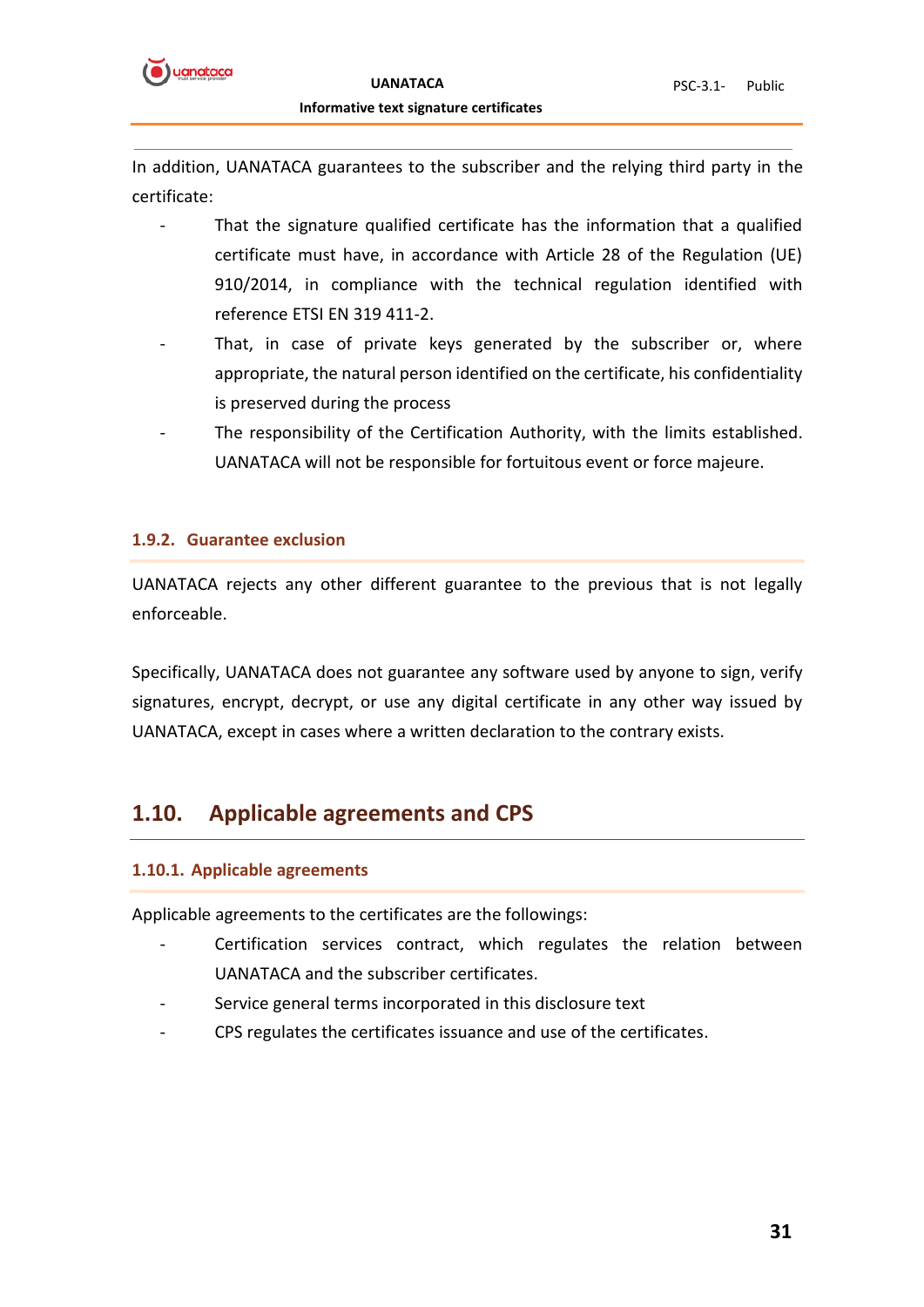### <span id="page-31-0"></span>**1.10.2. Certification practice statement (CPS)**

UANATACA certification services are technically an operationally regulated by the CPS of UANATACA, for its subsequent updates, as well as the additional documents.

The CPS and the operations documentation is changed periodically in the Registry and can be consulted on the website: https://www.uanataca.com.

### <span id="page-31-1"></span>**1.11. Rules of trust for long-term signatures**

**UANATACA informs the applicants of the certificates that do not offer a service that guarantees the reliability of the electronic signature of a document over the time.** 

### <span id="page-31-2"></span>**1.12. Intimacy policy**

UANATACA cannot disclose or may be required to disclose any confidential information regarding certificates without prior specific request coming from:

- a) The person with respect to which UANATACA has a duty to keep information confidential, or
- b) Judicial, administrative or any other order provided in the current legislation.

However, the subscriber accepts that certain information, personal and any other type, provided in the certificate request, is included on the certificates and in the certificates status checking mechanism, and that the above information is not confidential, by legal imperative.

UANATACA does not give the data provided specifically for the certification services provision to anyone.

### <span id="page-31-3"></span>**1.13. Privacy policy**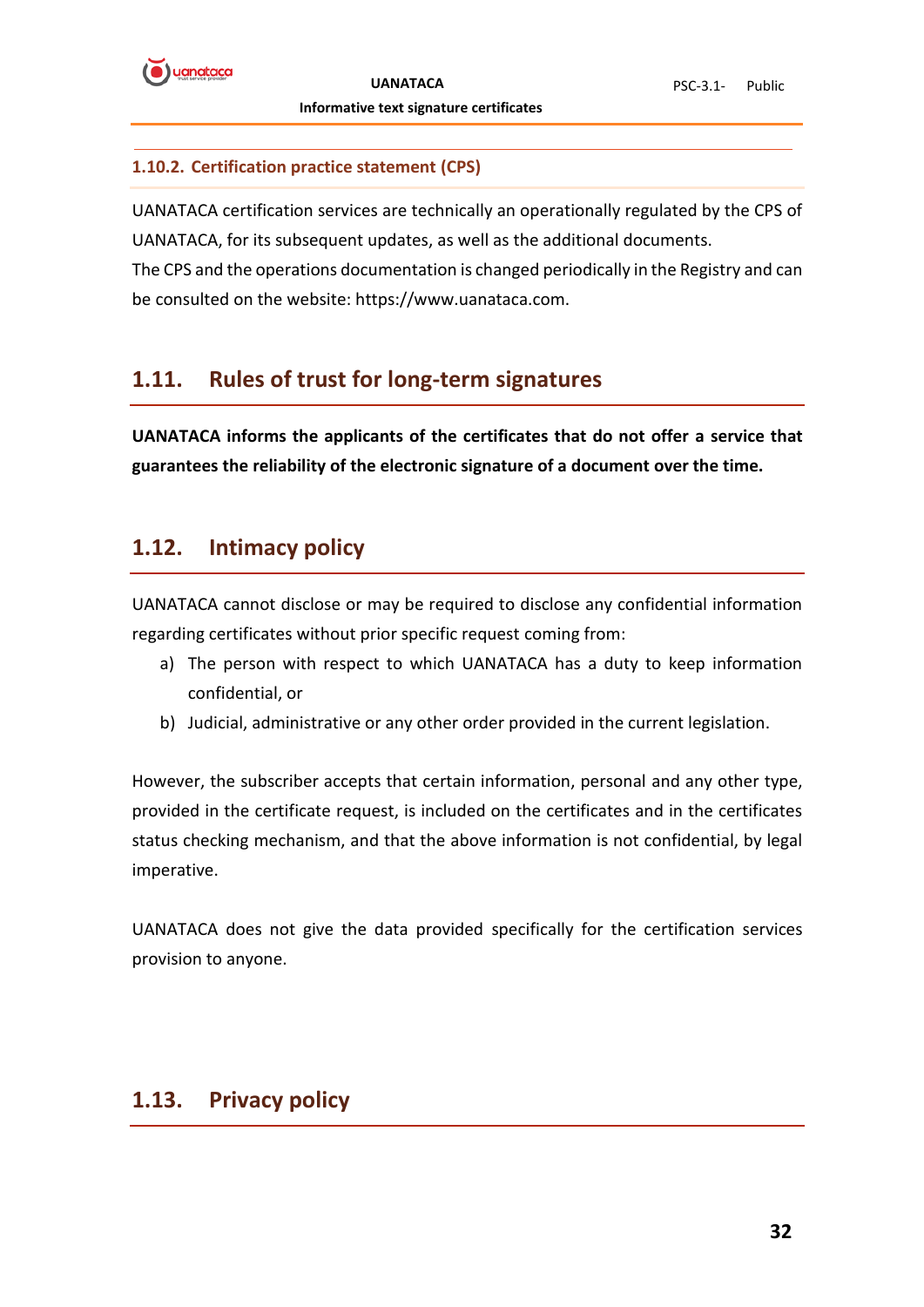

UANATACA has a privacy policy under Section 9.4 of the CPS, and a specific regulation of the privacy related to the registration process, registration confidentiality, personal data protection, and the user consent.

Likewise, it is contemplated that the supporting documentation for the request approval must be preserved and properly registered with guarantees of security and integrity for a period of 15 years from the certificate expiration, even in case of early loss of effect for revocation.

### <span id="page-32-0"></span>**1.14. Refund policy**

UANATACA will not reimburse the cost of certification under any circumstance.

### <span id="page-32-1"></span>**1.15. Applicable law and competent jurisdiction**

UANATACA relations are governed by Spanish law, and in particular by the electronic signature Regulation (UE) 910/2014, as well as civil and commercial legislation.

The competent jurisdiction is indicated in the Civil Procedure Law  $1/2000$ , of January  $7<sup>th</sup>$ .

## <span id="page-32-2"></span>**1.16. Linking with the list of Qualified Providers of Trusted Electronic Services**

[http://www.minetur.gob.es/telecomunicaciones/es](http://www.minetur.gob.es/telecomunicaciones/es-es/servicios/firmaelectronica/paginas/prestadores.aspx)[es/servicios/firmaelectronica/paginas/prestadores.aspx](http://www.minetur.gob.es/telecomunicaciones/es-es/servicios/firmaelectronica/paginas/prestadores.aspx)